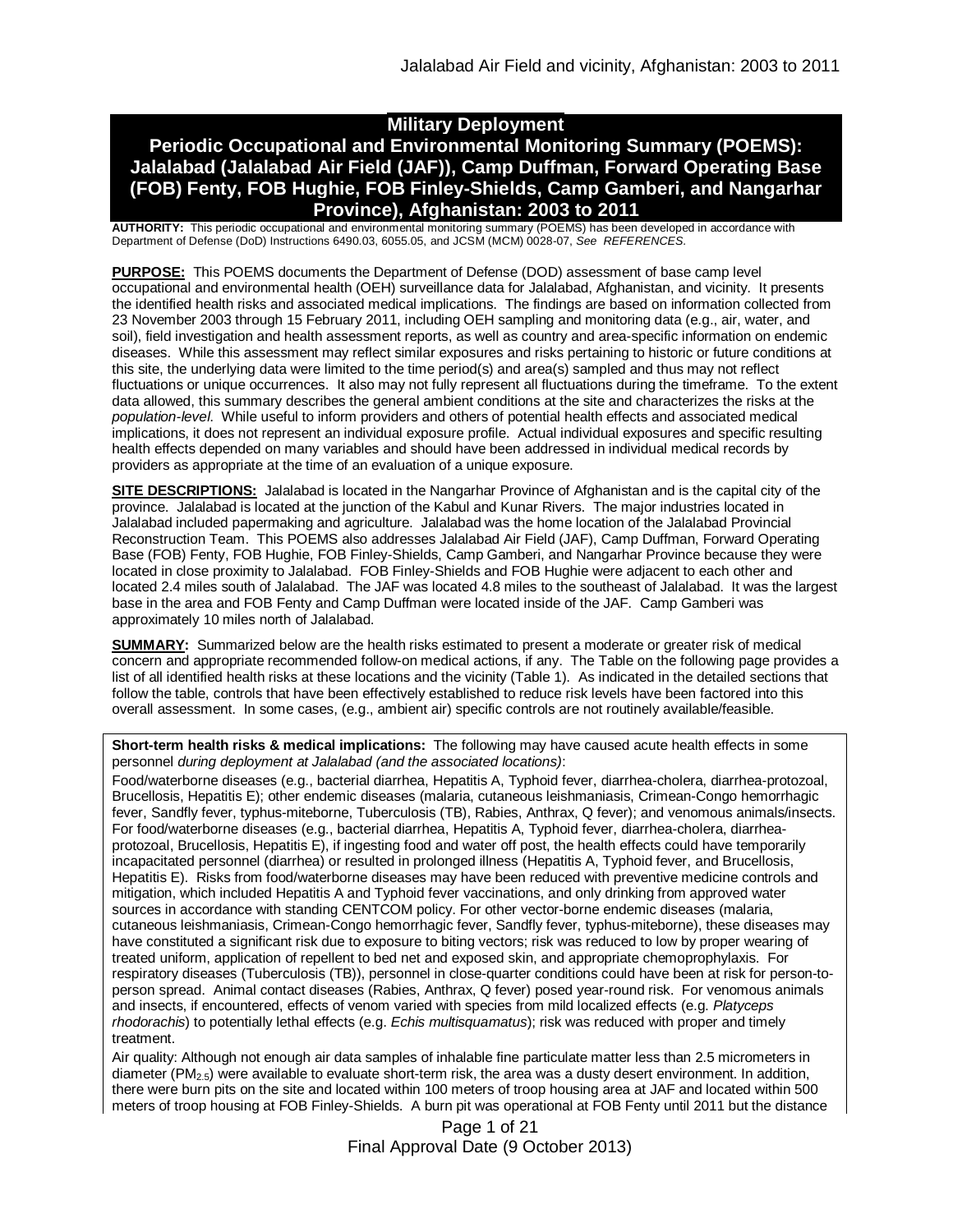to troop housing areas was unknown. For inhalational exposure to high levels of dust and particulate matter, such as during high winds or dust storms, and for exposure to burn pit smoke, exposures may have resulted in mild to more serious short-term health effects (e.g., eye, nose or throat and lung irritation ) in some personnel while at this site, and certain subgroups of the deployed forces (e.g., those with pre-existing asthma/respiratory and cardio-pulmonary conditions) were at greatest risk of developing notable health effects. Although most effects from exposures to dust and particulate matter and burn pit smoke should have resolved post-deployment, providers should be prepared to consider the relationship between deployment exposures and current complaints. Some individuals may have sought treatment for acute respiratory irritation during their time at Jalalabad (and the associated locations). Personnel who reported with symptoms or required treatment while at this site should have exposure/treatment noted in medical record (e.g., in the electronic medical record and/or on a Standard Form (SF) 600 (*Chronological Record of Medical Care*).

**Long-term health risks & medical implications:** The hazards associated with potential long-term health effects at Jalalabad (and the associated locations) included visceral leishmaniasis infection. Leishmaniasis was transmitted by sandflies. Visceral leishmaniasis (a more latent form of the disease) caused a severe febrile illness, which typically required hospitalization with convalescence over 7 days. The leishmaniasis parasites may have survived for years in infected individuals. Consequently, this infection may have gone unrecognized until infections became symptomatic years later.

Air quality: Although not enough air data samples of inhalable fine particulate matter less than 2.5 micrometers in diameter ( $PM_{2.5}$ ) were available to evaluate long-term risk, and fine particulate matter less than 10 micrometers in diameter ( $PM_{10}$ ) was not evaluated due to no available health quidelines, the area was a dusty desert environment. In addition, though there were not burn pit samples available for long-term assessment, there were burn pits present on site and located within 100 meters of troop housing area at JAF and located within 500 meters of troop housing at FOB Finley-Shields. A burn pit was operational at FOB Fenty until 2011 but the distance to troop housing areas was unknown. For inhalational exposure to high levels of dust and particulate matter, such as during high winds or dust storms, and for exposure to burn pit smoke, it was considered possible that some otherwise healthy personnel who were exposed for a long-term period to dust and particulate matter and burn pit smoke could have developed certain health conditions (e.g., reduced lung function, cardiopulmonary disease). Personnel with a history of asthma or cardiopulmonary disease could potentially be more likely to develop such chronic health conditions. While the dust and particulate matter exposures and exposures to burn pit smoke were acknowledged, at this time there were no specific recommended, post-deployment medical surveillance evaluations or treatments. Providers should still consider overall individual health status (e.g., any underlying conditions/susceptibilities) and any potential unique individual exposures (such as burn pits, occupational or specific personal dosimeter data) when assessing individual concerns. At all base camps, certain individuals needed to be followed/evaluated for specific occupational exposures/injuries (e.g., annual audiograms as part of the medical surveillance for those enrolled in the Hearing Conservation Program; and personnel covered by Respiratory Protection Program and/or Hazardous Waste/Emergency Responders Medical Surveillance).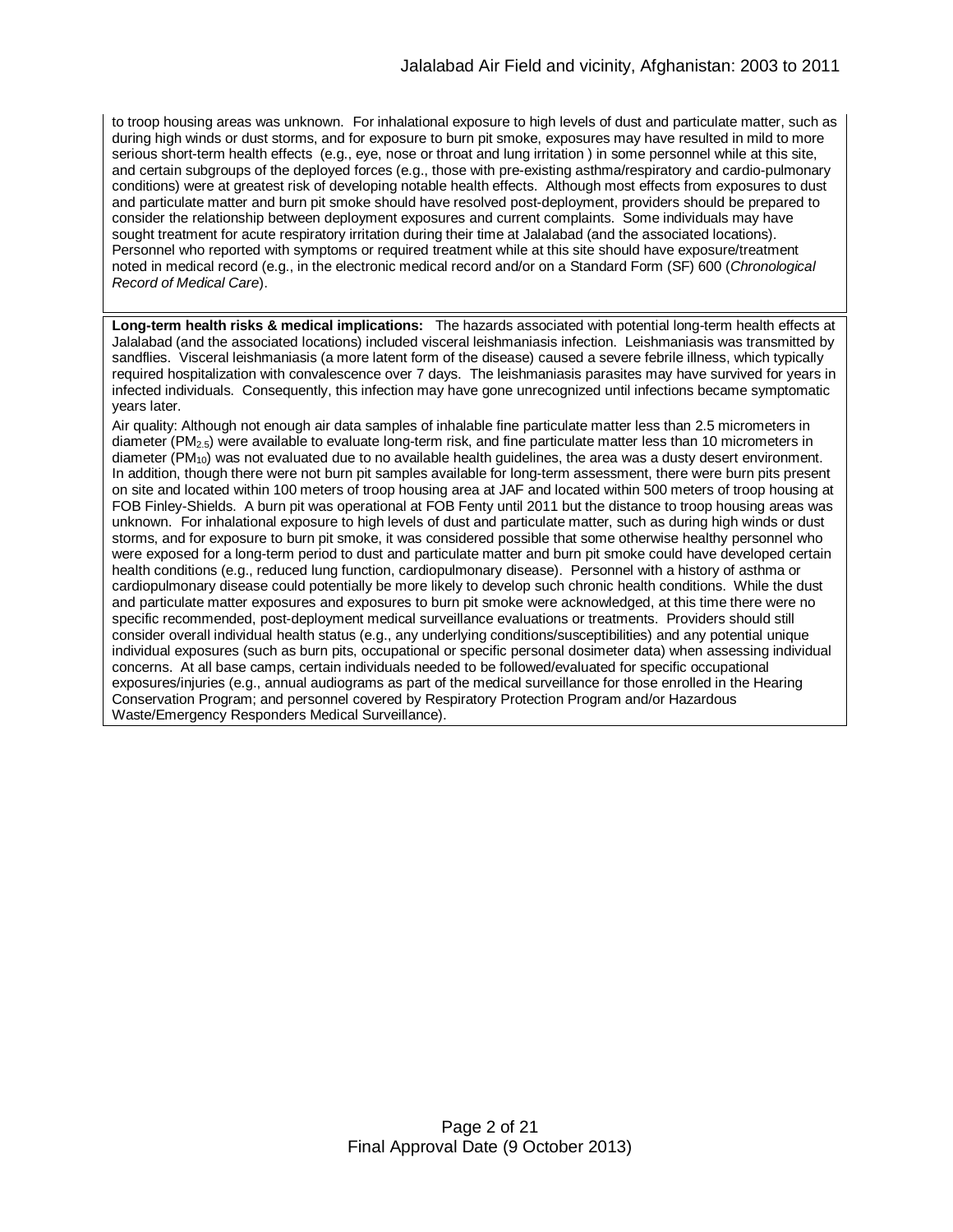| Source of<br><b>Identified Health</b><br>Risk <sup>3</sup>       | Unmitigated Health Risk Estimate <sup>4</sup>                                                                                                                                                                                                                                                                                                                                                   | <b>Control Measures</b><br>Implemented                                                                                                                                              | <b>Residual Health Risk Estimate<sup>4</sup></b>                                                                                                                                                                                                                                                                   |
|------------------------------------------------------------------|-------------------------------------------------------------------------------------------------------------------------------------------------------------------------------------------------------------------------------------------------------------------------------------------------------------------------------------------------------------------------------------------------|-------------------------------------------------------------------------------------------------------------------------------------------------------------------------------------|--------------------------------------------------------------------------------------------------------------------------------------------------------------------------------------------------------------------------------------------------------------------------------------------------------------------|
| Air                                                              |                                                                                                                                                                                                                                                                                                                                                                                                 |                                                                                                                                                                                     |                                                                                                                                                                                                                                                                                                                    |
| $PM_{10}$                                                        | Short-term: Low. Daily levels varied,<br>acute health effects (e.g., upper<br>respiratory tract irritation) more<br>pronounced during peak days. More<br>serious effects were possible in<br>susceptible persons (e.g., those with<br>asthma/existing respiratory<br>diseases).<br>Long-term: No health guidelines                                                                              | Limiting strenuous<br>physical activities when<br>air quality was<br>especially bad, closing<br>tent flaps/windows,<br>following proper<br>requirements for burn<br>pit operations. | Short-term: Low. Daily levels varied,<br>acute health effects (e.g., upper<br>respiratory tract irritation) more<br>pronounced during peak days. More<br>serious effects were possible in<br>susceptible persons (e.g., those with<br>asthma/existing respiratory<br>diseases).<br>Long-term: No health guidelines |
| <b>Soil</b>                                                      |                                                                                                                                                                                                                                                                                                                                                                                                 |                                                                                                                                                                                     |                                                                                                                                                                                                                                                                                                                    |
| Organic<br>Compounds                                             | Short-term: Not an identified source<br>of health risk.                                                                                                                                                                                                                                                                                                                                         |                                                                                                                                                                                     | Short-term: Not an identified source<br>of health risk.                                                                                                                                                                                                                                                            |
|                                                                  | Long-term: Low: Naphthalene                                                                                                                                                                                                                                                                                                                                                                     |                                                                                                                                                                                     | Long-term: Low: Naphthalene                                                                                                                                                                                                                                                                                        |
| <b>Endemic Disease</b>                                           |                                                                                                                                                                                                                                                                                                                                                                                                 |                                                                                                                                                                                     |                                                                                                                                                                                                                                                                                                                    |
| Food<br>borne/Waterborne<br>(e.g., diarrhea-<br>bacteriological) | Short-term: Variable: High (bacterial<br>diarrhea, Hepatitis A, Typhoid fever)<br>to Moderate (Diarrhea-cholera,<br>diarrhea-protozoal, Brucellosis and<br>Hepatitis E). If ingesting local<br>food/water, the health effects could<br>have temporarily incapacitated<br>personnel (diarrhea) or resulted in<br>prolonged illness (Hepatitis A,<br>Typhoid fever, Brucellosis, Hepatitis<br>E). | Preventive measures<br>include Hepatitis A and<br><b>Typhoid fever</b><br>vaccination and<br>consumption of food<br>and water only from<br>approved sources.                        | Short-term: Low to none                                                                                                                                                                                                                                                                                            |
|                                                                  | Long-term: none identified                                                                                                                                                                                                                                                                                                                                                                      |                                                                                                                                                                                     | Long-term: No data available                                                                                                                                                                                                                                                                                       |
| Arthropod Vector<br><b>Borne</b>                                 | Short-term: Moderate (Malaria,<br>leishmaniasis-cutaneous, Crimean-<br>Congo hemorrhagic fever, sandfly<br>fever and typhus-miteborne), Low<br>(West Nile fever, and Plague).                                                                                                                                                                                                                   | Preventive measures<br>include proper wear of<br>the treated uniform and<br>application of repellent<br>to exposed skin and bed                                                     | Short-term: Low                                                                                                                                                                                                                                                                                                    |
|                                                                  | Long-term: Low (Leishmaniasis-<br>visceral infection)                                                                                                                                                                                                                                                                                                                                           | net, and appropriate<br>chemoprophylaxis.                                                                                                                                           | Long-term: No data available                                                                                                                                                                                                                                                                                       |
| Water-Contact (e.g.                                              | Short-term: Moderate (Leptospirosis)                                                                                                                                                                                                                                                                                                                                                            |                                                                                                                                                                                     | Short-term: No data available                                                                                                                                                                                                                                                                                      |
| wading, swimming)                                                | Long-term: None identified                                                                                                                                                                                                                                                                                                                                                                      |                                                                                                                                                                                     | Long-term: No data available                                                                                                                                                                                                                                                                                       |
| Respiratory                                                      | Short-term: Moderate Tuberculosis<br>(TB) and Low (meningococcal<br>meningitis).                                                                                                                                                                                                                                                                                                                | TB was evaluated as<br>part of the PDHA (Post<br>Deployment Health<br>Assessment). A TB skin                                                                                        | Short-term: Low                                                                                                                                                                                                                                                                                                    |
|                                                                  | Long-term: None identified                                                                                                                                                                                                                                                                                                                                                                      | test was required post-<br>deployment if potentially<br>exposed.                                                                                                                    | Long-term: No data available                                                                                                                                                                                                                                                                                       |

**POEMS Table 1. Population-Based Health Risk Estimates – [Jalalabad (and the associated locations), Afghanistan] 1, 2**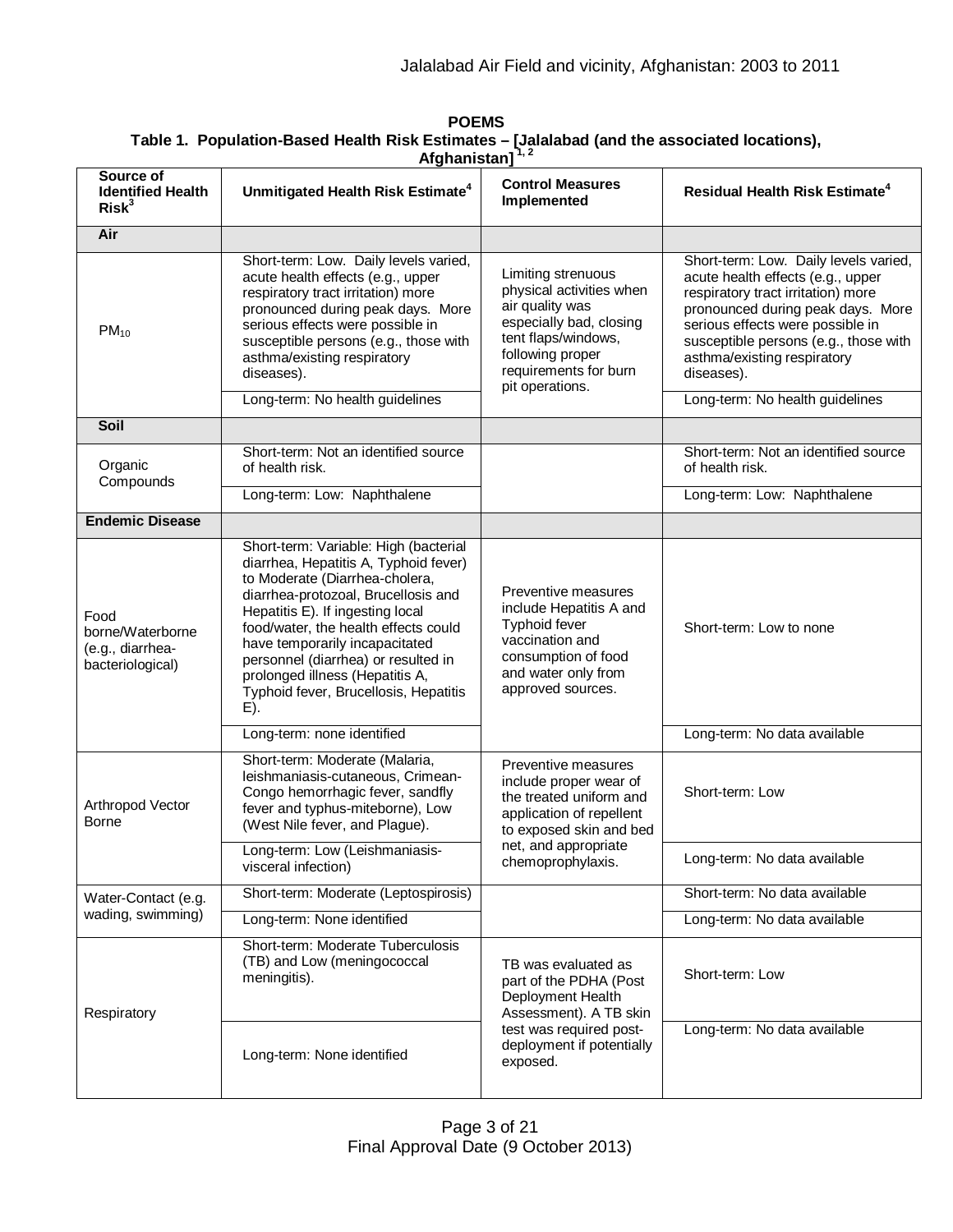| Soil-contact<br><b>Diseases</b>           | Short term: Moderate for soil-<br>transmitted helminths (hookworm,<br>strongyloidiasis, and cutaneous larva<br>migrans).                                                                                                                                                                                                         |                                                                                                                                                                                                  | Short term: Moderate for soil-<br>transmitted helminths (hookworm,<br>strongyloidiasis, and cutaneous larva<br>migrans).                                                                                                                                                                                                        |
|-------------------------------------------|----------------------------------------------------------------------------------------------------------------------------------------------------------------------------------------------------------------------------------------------------------------------------------------------------------------------------------|--------------------------------------------------------------------------------------------------------------------------------------------------------------------------------------------------|---------------------------------------------------------------------------------------------------------------------------------------------------------------------------------------------------------------------------------------------------------------------------------------------------------------------------------|
|                                           | Long term: Moderate for soil-<br>transmitted helminths (hookworm, and<br>strongyloidiasis).                                                                                                                                                                                                                                      |                                                                                                                                                                                                  | Long term: Moderate for soil-<br>transmitted helminths (hookworm, and<br>strongyloidiasis).                                                                                                                                                                                                                                     |
| <b>Animal Contact</b>                     | Short-term: Moderate (Rabies and Q-<br>General Order 1B<br>fever), Low (Anthrax and H5N1 avian<br>mitigated rabies risk by<br>influenza)<br>prohibiting contact with,<br>adoption, or feeding of                                                                                                                                 |                                                                                                                                                                                                  | Short-term: No data available                                                                                                                                                                                                                                                                                                   |
|                                           | Long-term: Low (Rabies)                                                                                                                                                                                                                                                                                                          | feral animals.                                                                                                                                                                                   | Long-term: No data available                                                                                                                                                                                                                                                                                                    |
| <b>Venomous</b><br><b>Animals/Insects</b> |                                                                                                                                                                                                                                                                                                                                  |                                                                                                                                                                                                  |                                                                                                                                                                                                                                                                                                                                 |
| Snakes,<br>scorpions, and<br>spiders      | Short-term: Low to High: If<br>encountered, effects of venom<br>varied with species from mild<br>localized swelling (e.g. widow<br>spider) to potentially lethal effects<br>(e.g. Haly's Pit Viper).                                                                                                                             | Risk reduced with proper<br>and timely treatment.                                                                                                                                                | Short-term: Low to High: If<br>encountered, effects of venom<br>varied with species from mild<br>localized swelling (e.g. widow<br>spider) to potentially lethal effects<br>(e.g. Haly's Pit Viper).                                                                                                                            |
|                                           | Long-term: None identified                                                                                                                                                                                                                                                                                                       |                                                                                                                                                                                                  | Long-term: None identified                                                                                                                                                                                                                                                                                                      |
| <b>Heat/Cold Stress</b>                   |                                                                                                                                                                                                                                                                                                                                  |                                                                                                                                                                                                  |                                                                                                                                                                                                                                                                                                                                 |
| Heat                                      | Short-term: None to Low: Risk could<br>have been greater for susceptible<br>persons including those older than<br>45, of low fitness level,<br>unacclimatized personnel, or<br>individuals with underlying medical<br>conditions.                                                                                                | Risks from heat stress<br>may have been reduced<br>with preventive medicine                                                                                                                      | Short-term: None to Low: Risk could<br>have been greater for susceptible<br>persons including those older than<br>45, of low fitness level,<br>unacclimatized personnel, or<br>individuals with underlying medical<br>conditions.                                                                                               |
|                                           | Long-term: Low. Risk could have<br>been greater for susceptible persons<br>including those older than 45, of low<br>fitness level, unacclimatized<br>personnel, or individuals with<br>underlying medical conditions.                                                                                                            | controls such as proper<br>hydration, work-rest<br>cycles, and mitigation.                                                                                                                       | Long-term: Low. Risk could have<br>been greater for susceptible persons<br>including those older than 45, of low<br>fitness level, unacclimatized<br>personnel, or individuals with<br>underlying medical conditions.                                                                                                           |
|                                           | Short-term: Low.                                                                                                                                                                                                                                                                                                                 | Risks from cold stress                                                                                                                                                                           | Short-term: Low.                                                                                                                                                                                                                                                                                                                |
| Cold                                      | Long-term: Low.                                                                                                                                                                                                                                                                                                                  | may have been reduced<br>with protective measures<br>such as use of the buddy<br>system in cold weather,<br>and proper wear of<br>protective clothing.                                           | Long-term: Low.                                                                                                                                                                                                                                                                                                                 |
| Unique Incidents/<br><b>Concerns</b>      |                                                                                                                                                                                                                                                                                                                                  |                                                                                                                                                                                                  |                                                                                                                                                                                                                                                                                                                                 |
| <b>Burn Pits</b>                          | Short-term: Low: Acute (short-term)<br>symptoms (such as eye, nose,<br>throat, and lung irritation) from short-<br>term exposure to smoke may have<br>occurred, more pronounced during<br>peak days. More serious effects<br>were possible in susceptible persons<br>(e.g., those with asthma/existing<br>respiratory diseases). | Control measures<br>included locating burn<br>pits downwind of<br>prevailing winds,<br>increased distance from<br>working and living<br>areas when possible,<br>and improved waste<br>management | Short-term: Low: Acute (short-term)<br>symptoms (such as eye, nose,<br>throat, and lung irritation) from short-<br>term exposure to smoke may have<br>occurred, more pronounced during<br>peak days. More serious effects are<br>possible in susceptible persons<br>(e.g., those with asthma/existing<br>respiratory diseases). |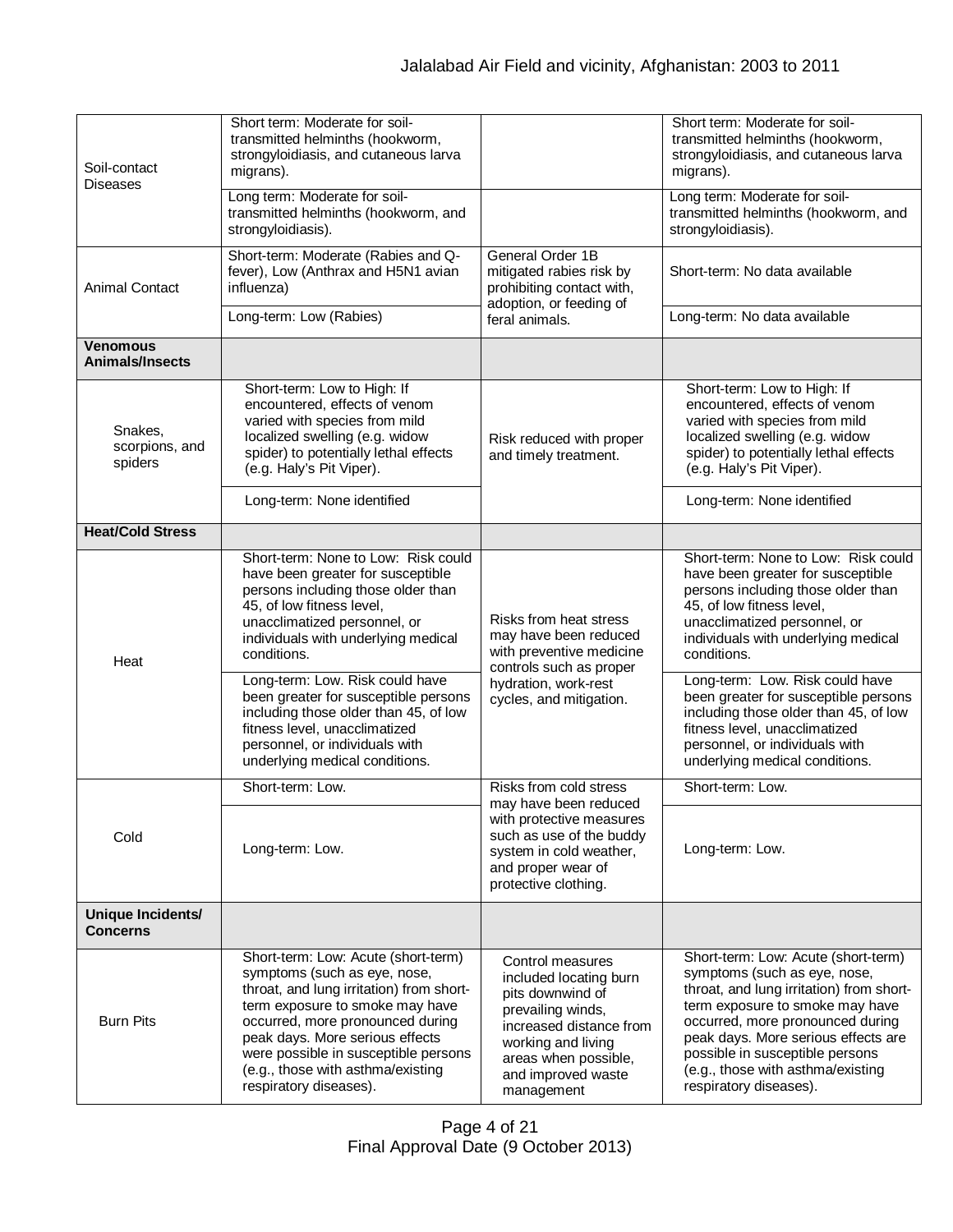| Long-term: Low. Little or no health<br>impacts at the population level have<br>been identified by DOD as of the<br>date of publication of this summary. | techniques | Long-term: Low. Little or no health<br>impacts at the population level have<br>been identified by DOD as of the<br>date of publication of this summary. |
|---------------------------------------------------------------------------------------------------------------------------------------------------------|------------|---------------------------------------------------------------------------------------------------------------------------------------------------------|
|                                                                                                                                                         |            |                                                                                                                                                         |

 $1$  This Summary Table provides a qualitative estimate of population-based short- and long-term health risk s associated with the general ambient and occupational environment conditions at Jalalabad and the associated locations. It does not represent a unique individual exposure profile. Actual individual exposures and health effects depended on many variables. For example, while a chemical may have been present in the environment, if a person did not inhale, ingest, or contact a specific dose of the chemical for adequate duration and frequency, then there may have been no health risk. Alternatively, a person at a specific location may have experienced a unique exposure, which could have resulted in a significant individual exposure. Any such person seeking medical care should have their specific exposure documented in an SF600.

 $^2$  This assessment was based on specific data and reports obtained from the November 23, 2003 through February 15, 2011 timeframe. It was considered a current representation of general site conditions but may not reflect certain fluctuations or unique exposure incidents. Acute health risk estimates were generally consistent with field-observed health effects.

 $^3$ This Summary Table is organized by major categories of identified sources of health risk. It only lists those sub-categories specifically identified and addressed at Jalalabad and the associated locations. The health risks were presented as Low, Moderate, High or Extremely High for both acute and chronic health effects. The health risk level was based on an assessment of both the potential severity of the health effects that could be caused and probability of the exposure that would produce such health effects. Details can be obtained from the APHC/AIPH. Where applicable, "None Identified" was used when though a potential exposure was identified, no health risk of either a specific acute or chronic health effects were determined. More detailed descriptions of OEH exposures that were evaluated but determined to pose no health risk were discussed in the following sections of this report.

<sup>4</sup> Health risks in this Summary Table were based on quantitative surveillance thresholds (e.g. endemic disease rates; host/vector/pathogen surveillance) or screening levels, e.g. Military Exposure Guidelines (MEGs) for chemicals*.* Some previous assessment reports may have provided slightly inconsistent health risk estimates because quantitative criteria such as MEGs may have changed since the samples were originally evaluated and/or because this assessment made use of all historic site data while previous reports may have only been based on a select few samples.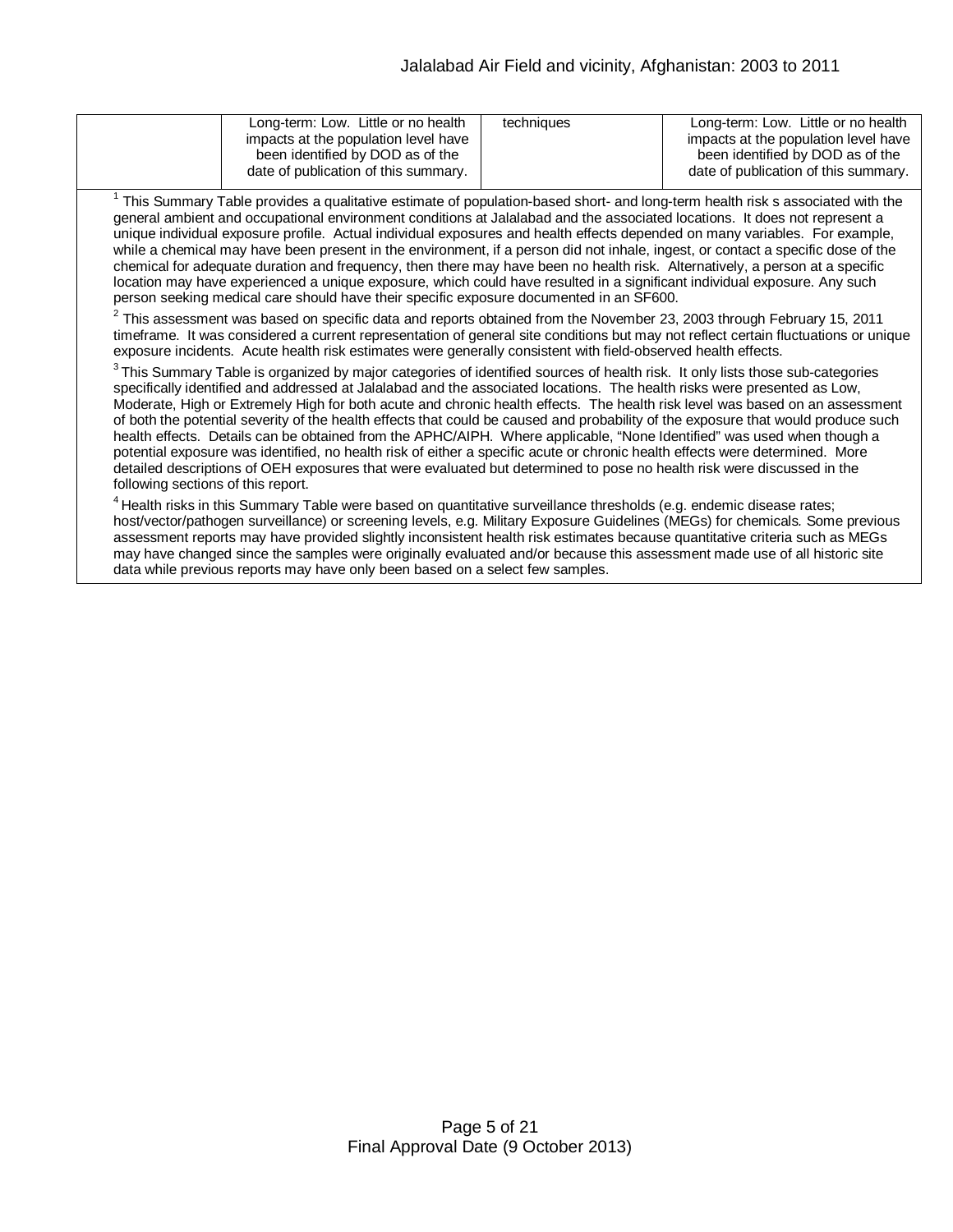# **Table of Contents**

| $\mathbf{1}$   |               |  | Discussion of Health Risks at Jalalabad (and the associated locations) by Source  | 9 |
|----------------|---------------|--|-----------------------------------------------------------------------------------|---|
| 2              |               |  |                                                                                   |   |
|                | 2.1           |  |                                                                                   |   |
|                | 2.2           |  |                                                                                   |   |
|                | 2.2.1         |  |                                                                                   |   |
|                | 2.2.2         |  |                                                                                   |   |
| 2.2.3          |               |  |                                                                                   |   |
|                | 2.3           |  |                                                                                   |   |
|                | 2.3.1         |  |                                                                                   |   |
|                | 2.3.2         |  |                                                                                   |   |
|                | $2.4^{\circ}$ |  |                                                                                   |   |
|                | 2.4.1         |  |                                                                                   |   |
|                | 2.4.2         |  |                                                                                   |   |
|                | 2.5           |  |                                                                                   |   |
|                | 2.5.1         |  |                                                                                   |   |
|                | 2.5.2         |  |                                                                                   |   |
| 3              |               |  |                                                                                   |   |
|                | 3.1           |  |                                                                                   |   |
|                | 3.2           |  |                                                                                   |   |
|                | 3.3           |  |                                                                                   |   |
| $\overline{4}$ |               |  |                                                                                   |   |
|                | 4.1           |  |                                                                                   |   |
|                | 4.1.1         |  |                                                                                   |   |
|                |               |  | 4.2 Water: Used for Other Purposes (Personal Hygiene, Cooking, Showering, etc.)11 |   |
|                | 4.2.1         |  |                                                                                   |   |
| 5              |               |  |                                                                                   |   |
|                | 5.1           |  | Chemical, Biological, Radiological, Nuclear (CBRN) Weapons: 12                    |   |
|                | 5.2           |  |                                                                                   |   |
|                | 5.3           |  |                                                                                   |   |
|                | 5.4           |  |                                                                                   |   |
| 6              |               |  |                                                                                   |   |
|                | 6.1           |  |                                                                                   |   |
|                | 6.1.1         |  |                                                                                   |   |
|                | 6.1.2         |  |                                                                                   |   |
| 6.1.3          |               |  |                                                                                   |   |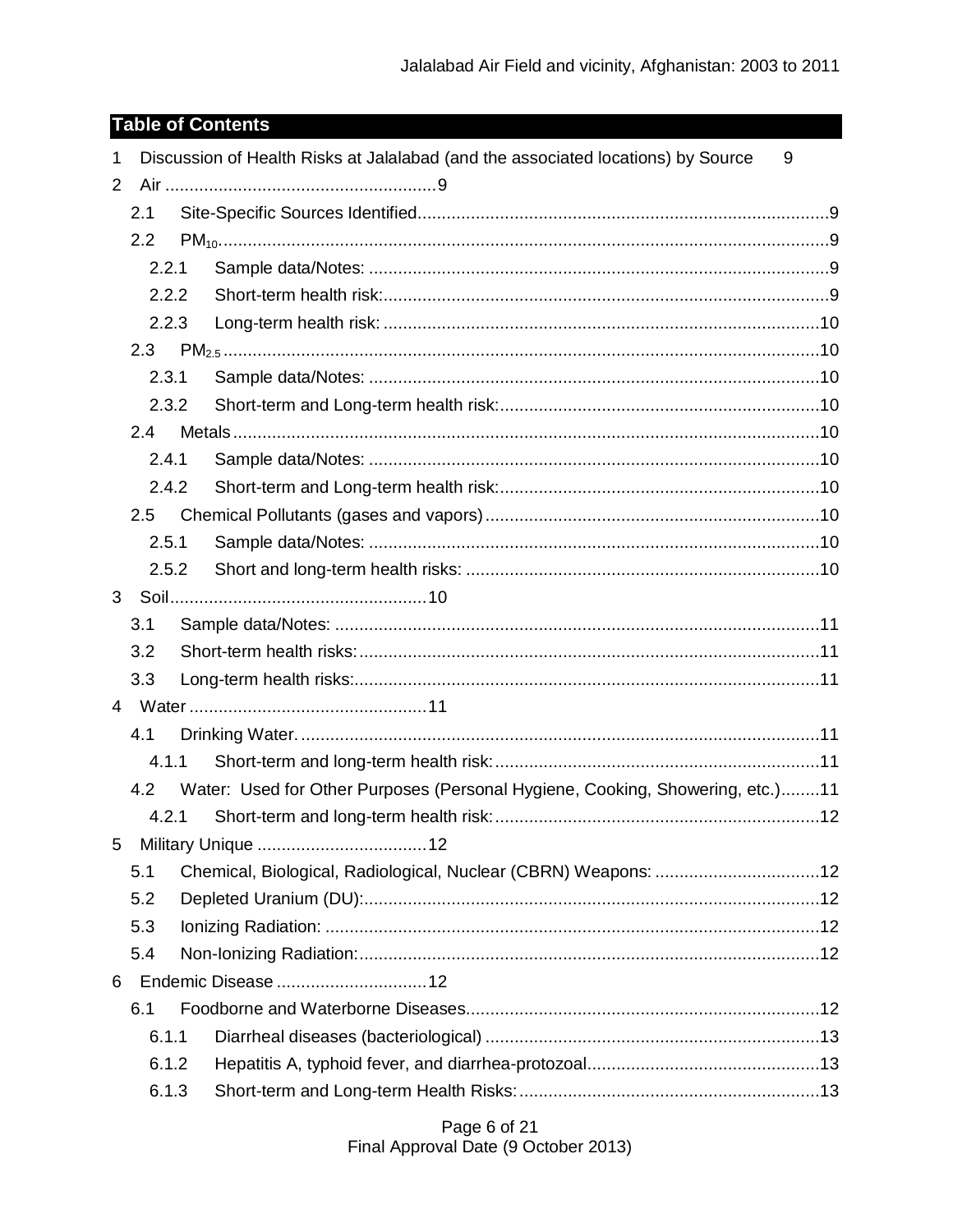|                | 6.2   |                                        |  |
|----------------|-------|----------------------------------------|--|
|                | 6.2.1 |                                        |  |
|                | 6.2.2 |                                        |  |
|                | 6.2.3 |                                        |  |
|                | 6.2.4 |                                        |  |
|                | 6.2.5 |                                        |  |
|                | 6.2.6 |                                        |  |
|                | 6.2.7 |                                        |  |
|                | 6.2.8 |                                        |  |
|                | 6.3   |                                        |  |
|                | 6.3.1 |                                        |  |
|                | 6.3.2 |                                        |  |
|                | 6.4   |                                        |  |
|                | 6.4.1 |                                        |  |
|                | 6.4.2 |                                        |  |
|                | 6.4.3 |                                        |  |
|                | 6.5   |                                        |  |
|                | 6.5.1 |                                        |  |
|                | 6.5.2 |                                        |  |
|                | 6.5.3 |                                        |  |
|                | 6.5.4 |                                        |  |
|                | 6.5.5 |                                        |  |
| $\overline{7}$ |       | Venomous Animal/Insect17               |  |
|                | 7.1   |                                        |  |
|                | 7.2   |                                        |  |
|                | 7.3   |                                        |  |
| 8              |       |                                        |  |
|                | 8.1   |                                        |  |
|                | 8.2   |                                        |  |
| 9              |       |                                        |  |
|                | 9.1   |                                        |  |
|                | 9.2   |                                        |  |
|                |       | 10 Other Unique Occupational Hazards19 |  |
|                | 10.1  |                                        |  |
|                | 10.2  |                                        |  |
|                | 10.3  | Asbestos:19                            |  |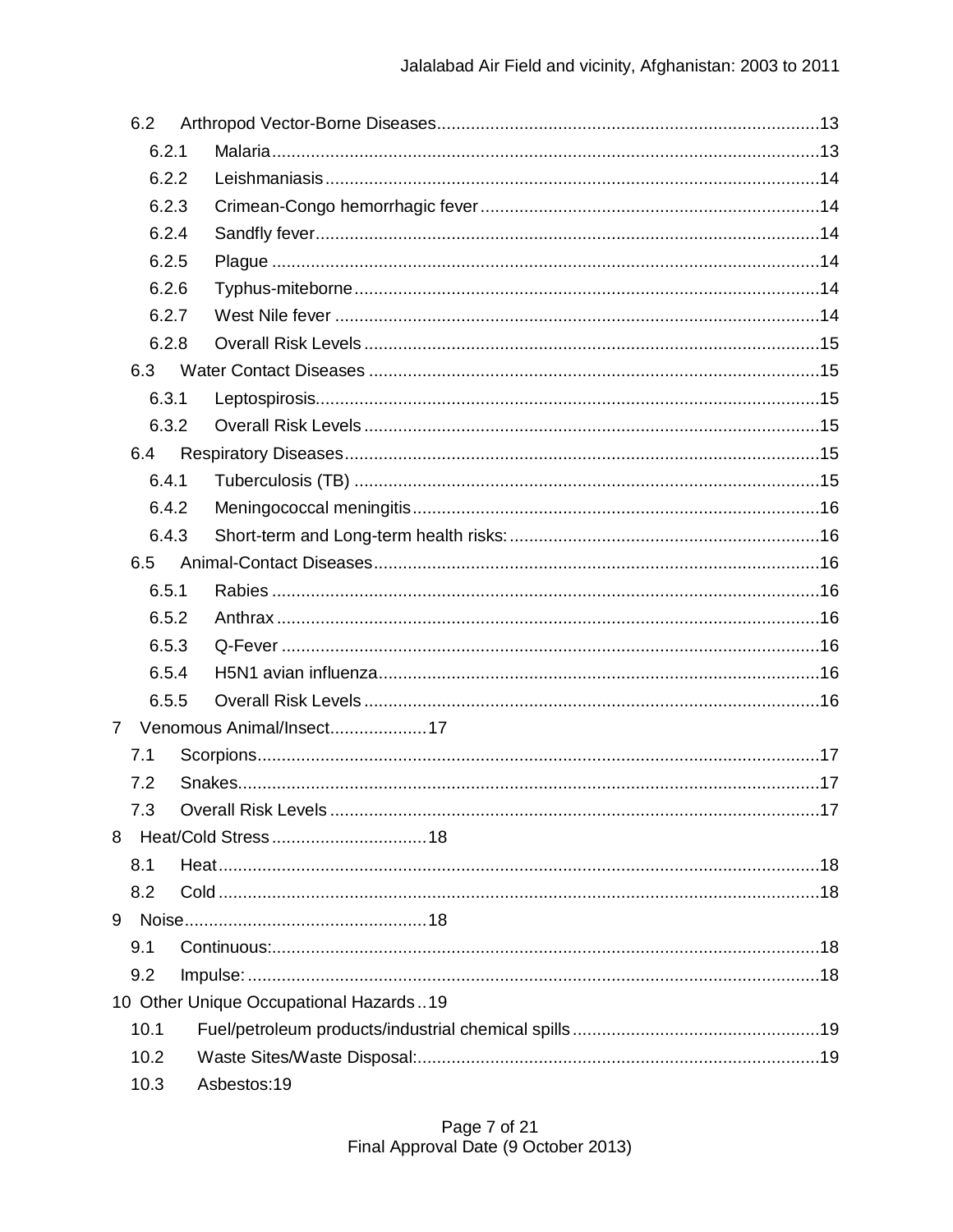|  | 12 Where Do I Get More Information?20 |  |
|--|---------------------------------------|--|

Page 8 of 21 Final Approval Date (9 October 2013)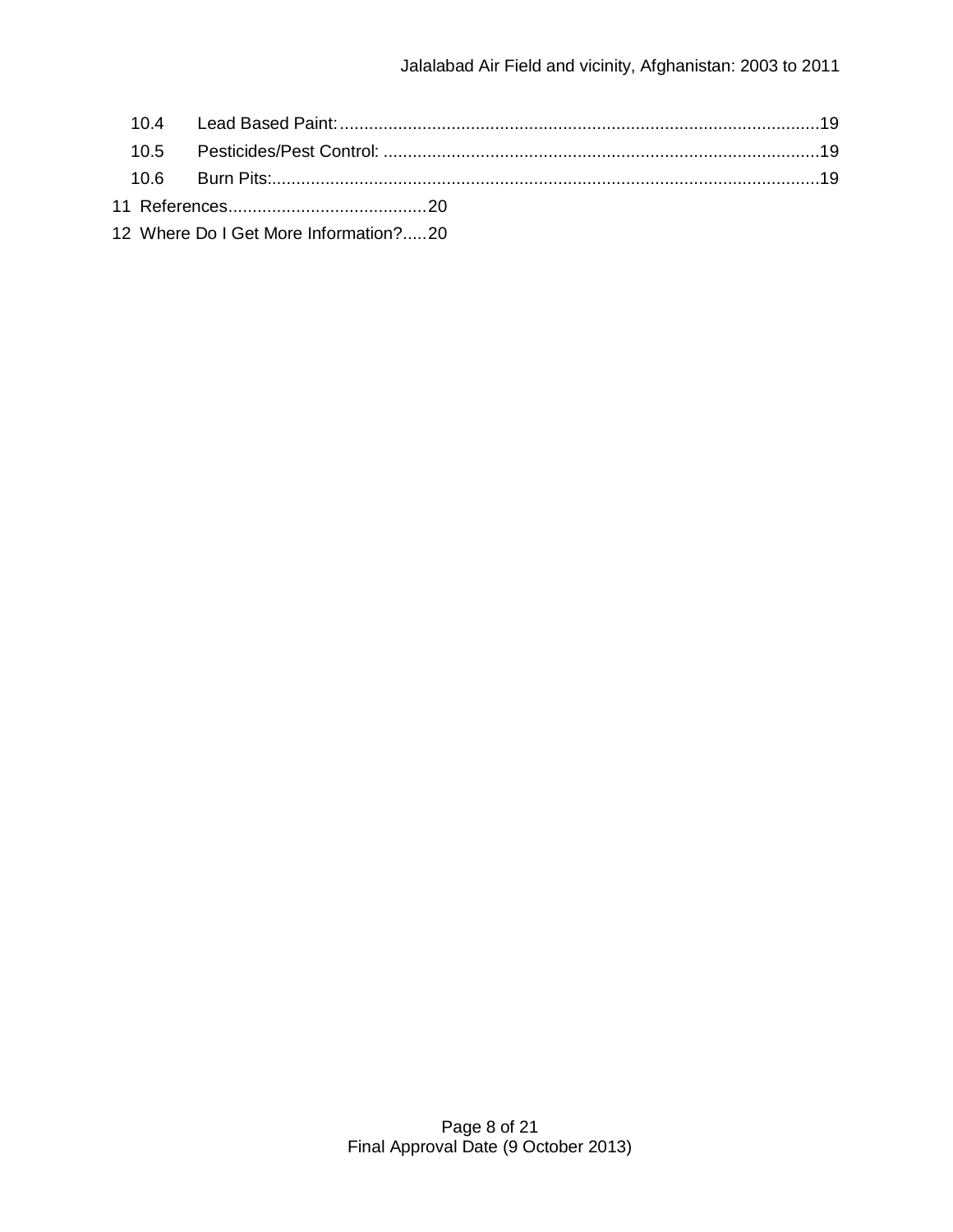# **1 Discussion of Health Risks at Jalalabad (and the associated locations) by Source**

The major source categories of potential health risk evaluated at Jalalabad (and the associated locations) are described below. The evaluation process included identifying what, if any, specific sub-categories/health concerns were present. This initial step resulted in "screening out" certain sub-categories that posed no identifiable health risk (for example if all data were below screening levels). While this section discusses sub-categories that have been determined to present no identifiable health risk, the Summary Table only contains those sub-categories that were determined to pose some level of potential health risk.

# **2 Air**

## 2.1 Site-Specific Sources Identified

Personnel deployed to Jalalabad (and the associated locations) were exposed to various airborne contaminants. Windblown dust and sand contributed to particulate matter (PM) exposures at Jalalabad (and the associated locations). The major contributors to air contamination were the use of burn pits to dispose of municipal solid wastes, incinerators and burn boxes/barrels, activities associated with the operation of the airfield hub, emissions from diesel fuel powered generators, fuel storage, vehicular traffic, and airborne dust resulting from high winds or dust storms.

Environmental health surveillance for particulate matter less than 10 micrometers in aerodynamic diameter ( $PM_{10}$ ) occurred in 2005, 2006, 2007, and 2010. No samples were available in 2003, 2004, 2008, 2009, or 2011 for characterization. Environmental health surveillance for particulate matter less than 2.5 micrometers in aerodynamic diameter  $(PM<sub>2.5</sub>)$  occurred in 2010. All other years (2003 through 2009 and 2011) had no samples with which to characterize those particular years. The summary of these results follows.

## $2.2$  PM<sub>10</sub>.

*2.2.1 Sample data/Notes:*

Exposure Guidelines (in  $\mu$ g/m<sup>3</sup>):

Short-term (24-hour)  $PM_{10}$ : Negligible MEG=250, Marginal MEG=420, Critical MEG=600. Long-term (1-year)  $PM_{10}$  MEG: Not Available.

The range of 24-hour  $PM_{10}$  concentrations in 75 samples that were collected from June 2005 to July 2010 was 25 to 407 µg/m $^3$ . The average was 166 µg/m $^3$ .

# *2.2.2 Short-term health risk:*

**Low.** Short-term risk was based on comparison of daily concentrations to 24-hour MEGs. Risk from peak and typical exposures was Low in 2007. All other years had insufficient samples and data available with which to determine risk. Daily  $PM_{10}$  levels exceeded no Negligible, Marginal or Critical MEG indicating concentrations were not a hazard on 85.5 percent of the days sampled. Daily  $PM_{10}$  levels exceeded a Negligible, Marginal or Critical MEG resulting in Low risk on 14.5 percent of the days sampled. Respiratory effects could increasingly impact real-time health and mission capabilities as they exceed higher levels of MEGs. Acute effects to relatively healthy troops were mostly eye, nose, and throat irritation, and respiratory effects (sneezing, adaptive responses such as coughing, sinus congestion and drainage) that could be exacerbated by increased activity. These effects were

> Page 9 of 21 Final Approval Date (9 October 2013)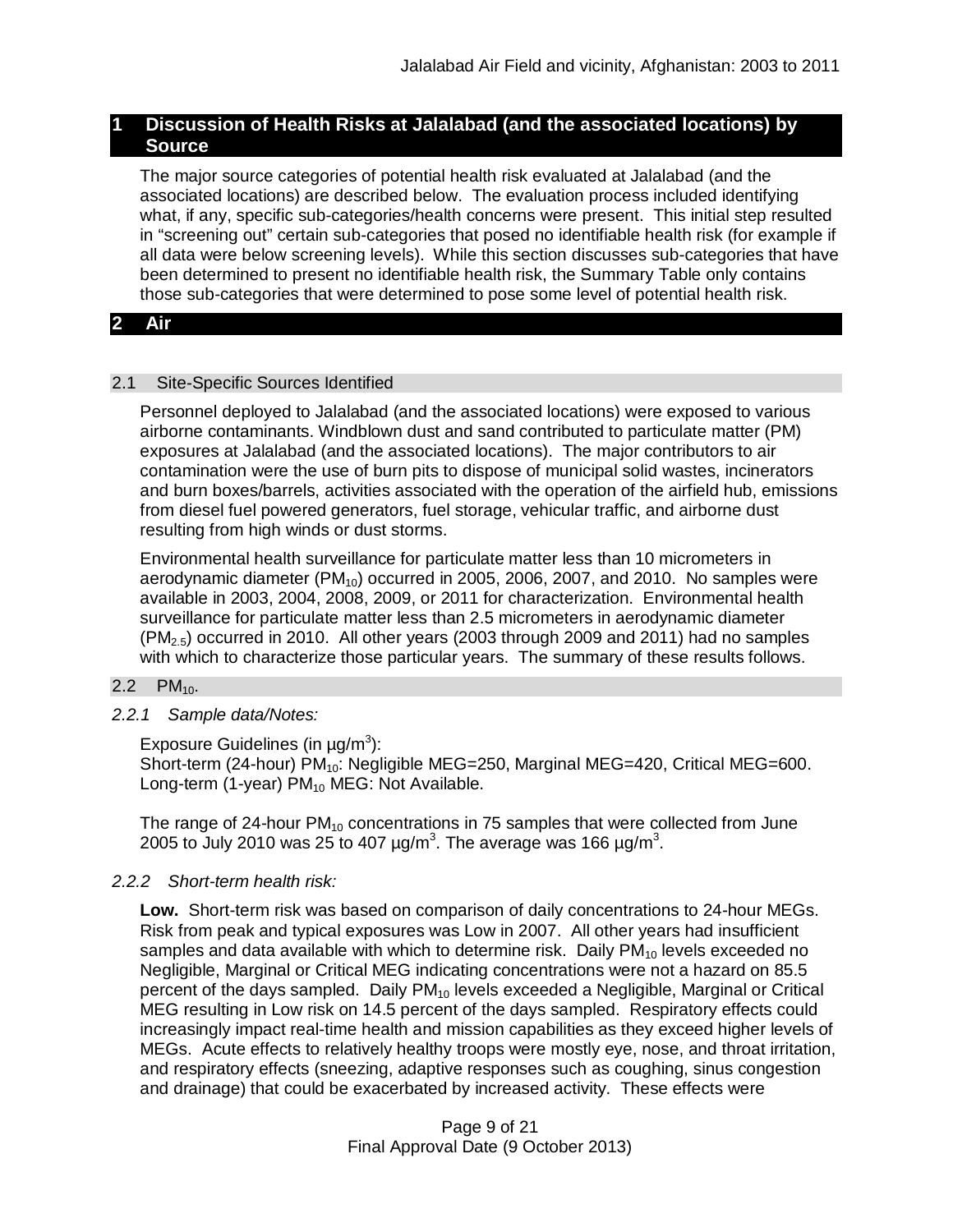consistent with those generally reported from the field. Confidence in the risk estimate was medium.

*2.2.3 Long-term health risk:*

**Not Evaluated-no available health guidelines**. The U.S. Environmental Protection Agency (EPA) retracted its long-term standard National Ambient Air Quality Standard (NAAQS) for PM<sub>10</sub> due to an inability to clearly link chronic health effects with chronic PM<sub>10</sub> exposure levels.

## 2.3  $PM_{2.5}$

*2.3.1 Sample data/Notes:*

Exposure Guidelines:

Short-term (24-hour)  $PM_{2.5}$  MEGs (µg/m<sup>3</sup>): Negligible MEG=65, Marginal MEG=250, Critical MEG=500.

Long-term (1-year) PM<sub>2.5</sub> MEGs: Negligible MEG=15, Marginal MEG=65.

The range of 24-hour  $PM<sub>2.5</sub>$  concentrations in two samples that were collected in October 2010 was 59 to 162  $\mu$ g/m<sup>3</sup>. The average was 115  $\mu$ g/m<sup>3</sup>.

*2.3.2 Short-term and Long-term health risk:*

Not enough data were available to support a short-term or long-term health risk assessment.

- 2.4 Metals
- *2.4.1 Sample data/Notes:*

Degree of risk was estimated based on comparison of metals results from  $PM_{10}$  air samples to specified MEGs. Seventy-five samples were collected from 2005 through 2010. At least one sample contained detectable chromium, manganese, nickel, or zinc. However, all of the detected metals were found at concentrations below their short term and long term MEGs.

*2.4.2 Short-term and Long-term health risk:*

None identified based on available sampling data. All detected contaminants were below applicable 1-year negligible MEGs**.**

## 2.5 Chemical Pollutants (gases and vapors)

*2.5.1 Sample data/Notes:*

No chemical pollutant air sampling data were available for Jalalabad (and the associated locations) in the Defense Occupational and Environmental Health Readiness System (DOEHRS).

*2.5.2 Short and long-term health risks:*

No data were available to support a short-term or long-term health risk assessment.

# **3 Soil**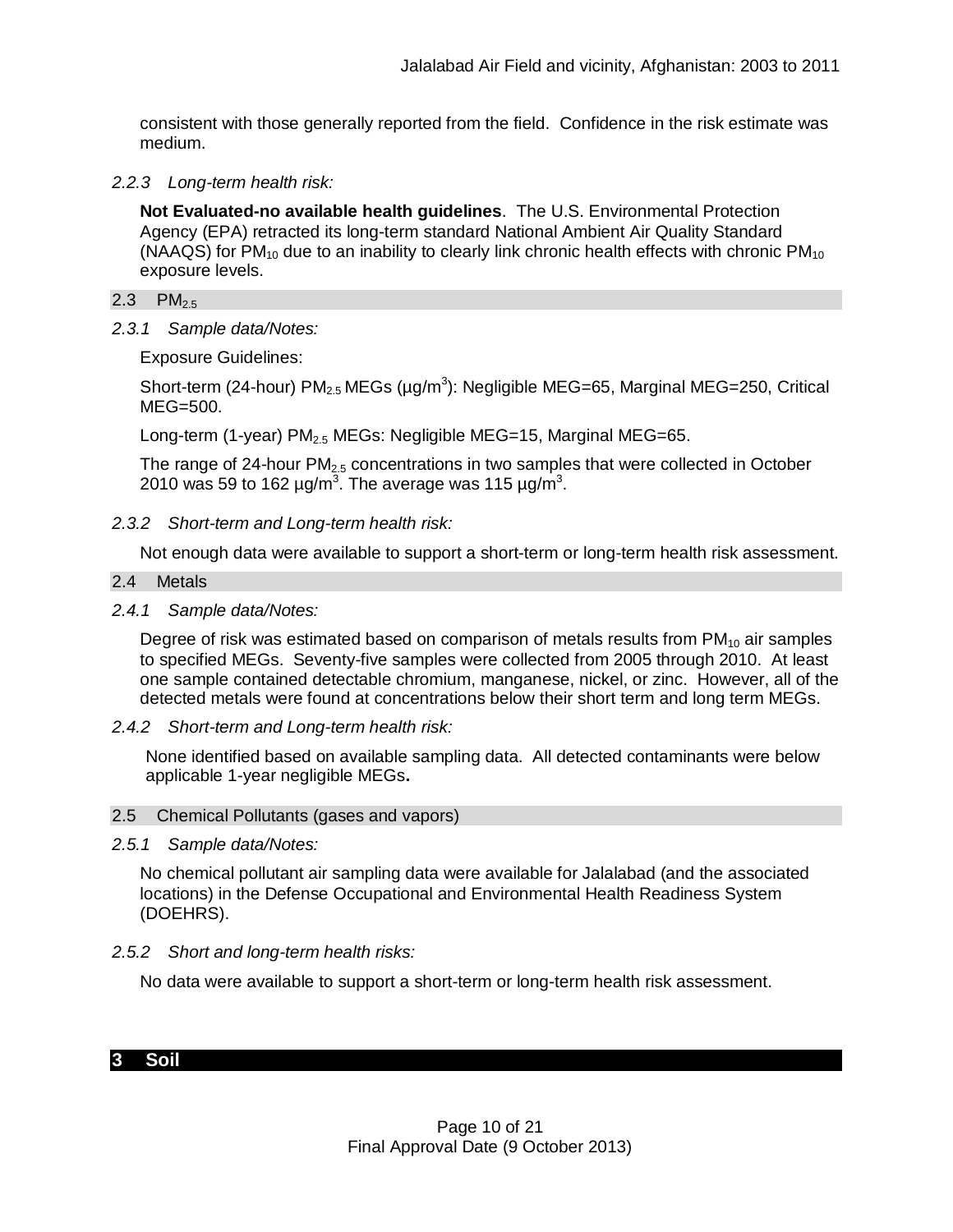## 3.1 Sample data/Notes:

Analytical data for soil samples collected at Jalalabad, JAF, FOB Fenty, and Camp Gamberi during 2006, 2007, 2008, 2009, and 2010 were available for the following classes of parameters: heavy metals, volatile organic compounds (VOCs), semi-volatile organic compounds (SVOCs), polyaromatic hydrocarbons (PAHs), pesticides, herbicides and radionuclides. There was one soil sample for Jalalabad taken in 2008 and one soil sample for Camp Gamberi in 2010. There were twenty-three soil samples collected from JAF and FOB Fenty in 2006, 2007, 2008, 2009, and 2010. These samples were analyzed together because JAF and FOB Fenty are collocated.

## 3.2 Short-term health risks:

Currently, sampling data for soil are not evaluated to determine short-term risk.

## 3.3 Long-term health risks:

**Variable (None to Low).** Long-term risk was based on the comparison of yearly average concentrations to 1-year MEGs. Naphthalene was above its 1 year negligible MEG and found to have low risk in 2007. Naphthalene was not a hazard for any other year with samples. No other chemicals were identified as hazards from samples collected in other years. There were not enough data available to support a short-term or long-term health risk assessment for Jalalabad or Camp Gamberi, however all parameters that were sampled in these locations were below their corresponding 1-year negligible MEG values.

# **4 Water**

In order to assess the risk to U.S. personnel from exposure to water in theater, US Army Public Health Command (USAPHC) identified the most probable exposure pathways based on available information. At this time, the exposure pathways were defined as ingestion of drinking water and the use of water for non-drinking purposes (such as personal hygiene, food preparation, or incidental ingestion). A conservative (protective) assumption is that all personnel ingested 5-15 liters of water per day for up to 365 days. Non-drinking water exposures were characterized by ingestion of much less than 5-15 liters of water per day (assumed range of military ingestion rates). Analytical data for all drinking and nondrinking water samples were assessed for the following groups: metals, SVOCs, VOCs, PAHs, polychlorinated biphenyls (PCBs), herbicides, and ions. Note that gross alpha and gross beta radiological results were not included in the health risks.

## 4.1 Drinking Water.

This assessment included three drinking water samples collected from bottled water at JAF. Contaminants detected in the samples did not exceed their applicable short-term and longterm Negligible MEGs.

# 4.1.1 Short-term and long-term health risk:

None identified based on available sampling data. All detected contaminants were below applicable short-term and long-term negligible MEGs**.**

## 4.2 Water: Used for Other Purposes (Personal Hygiene, Cooking, Showering, etc.)

This type of exposure included water that was used for non-drinking applications such as water used for personal hygiene, laundry, cooking and showering. This assessment included non-drinking water samples collected from a well at JAF (one sample), from

> Page 11 of 21 Final Approval Date (9 October 2013)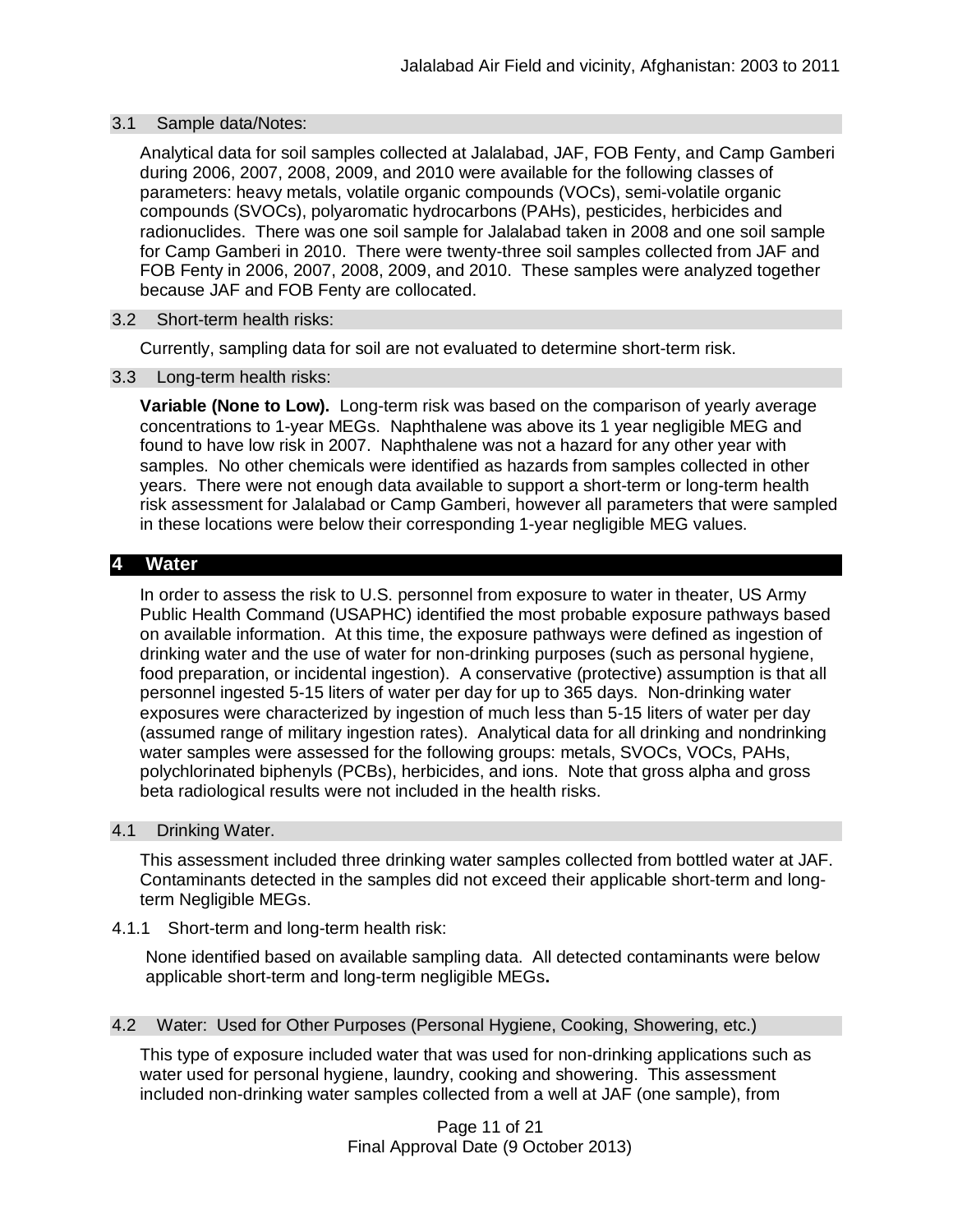Reverse Osmosis Water Purification Units (ROWPUs) and municipal sources at FOB Fenty (four samples), from a ROWPU at Camp Duffman (one sample), from a well at Camp Hughie (one sample), and from treated disinfected storage tanks at Camp Gamberi (two samples). Contaminants detected in the samples did not exceed their applicable short-term and long-term Negligible MEGs.

4.2.1 Short-term and long-term health risk:

None identified based on available sampling data. All detected contaminants were below applicable short-term and long-term negligible MEGs**.**

## **5 Military Unique**

#### 5.1 Chemical, Biological, Radiological, Nuclear (CBRN) Weapons:

No specific hazard sources were documented in the DOEHRS or the Military Environmental Surveillance Library (MESL) from 23 November 2003 through 15 February 2011.

5.2 Depleted Uranium (DU):

No specific hazard sources were documented in the DOEHRS or MESL from 23 November 2003 through 15 February 2011.

5.3 Ionizing Radiation:

No specific hazard sources were documented in the DOEHRS or MESL from 23 November 2003 through 15 February 2011.

5.4 Non-Ionizing Radiation:

No specific hazard sources were documented in the DOEHRS or MESL from 23 November 2003 through 15 February 2011.

# **6 Endemic Disease<sup>1</sup>**

This document lists the endemic disease reported in the region, its specific risks and severity and general health information about the disease.

6.1 Foodborne and Waterborne Diseases

Food borne and waterborne diseases in the area were transmitted through the consumption of local food and water. Sanitation was extremely poor throughout the country, including major urban areas. Local food and water sources (including ice) were heavily contaminated with pathogenic bacteria, parasites, and viruses to which most U.S. Service Members had little or no natural immunity. Diarrheal diseases could be expected to temporarily incapacitate a very high percentage of personnel within days if local food, water, or ice is consumed. In addition, although not specifically assessed in this document, viral gastroenteritis (e.g., norovirus) and food poisoning (e.g., *Bacillus cereus*, *Clostridium*

 $^1$  NOTE: "Risk" level refers to both severity of disease (without controls, for example vaccinations) and probability of disease based on local rates/endemic status. Diseases described are those presenting greater risk when compared with U.S. conditions. Most identified disease risks can and were mitigated with military preventive medicine measures/policies.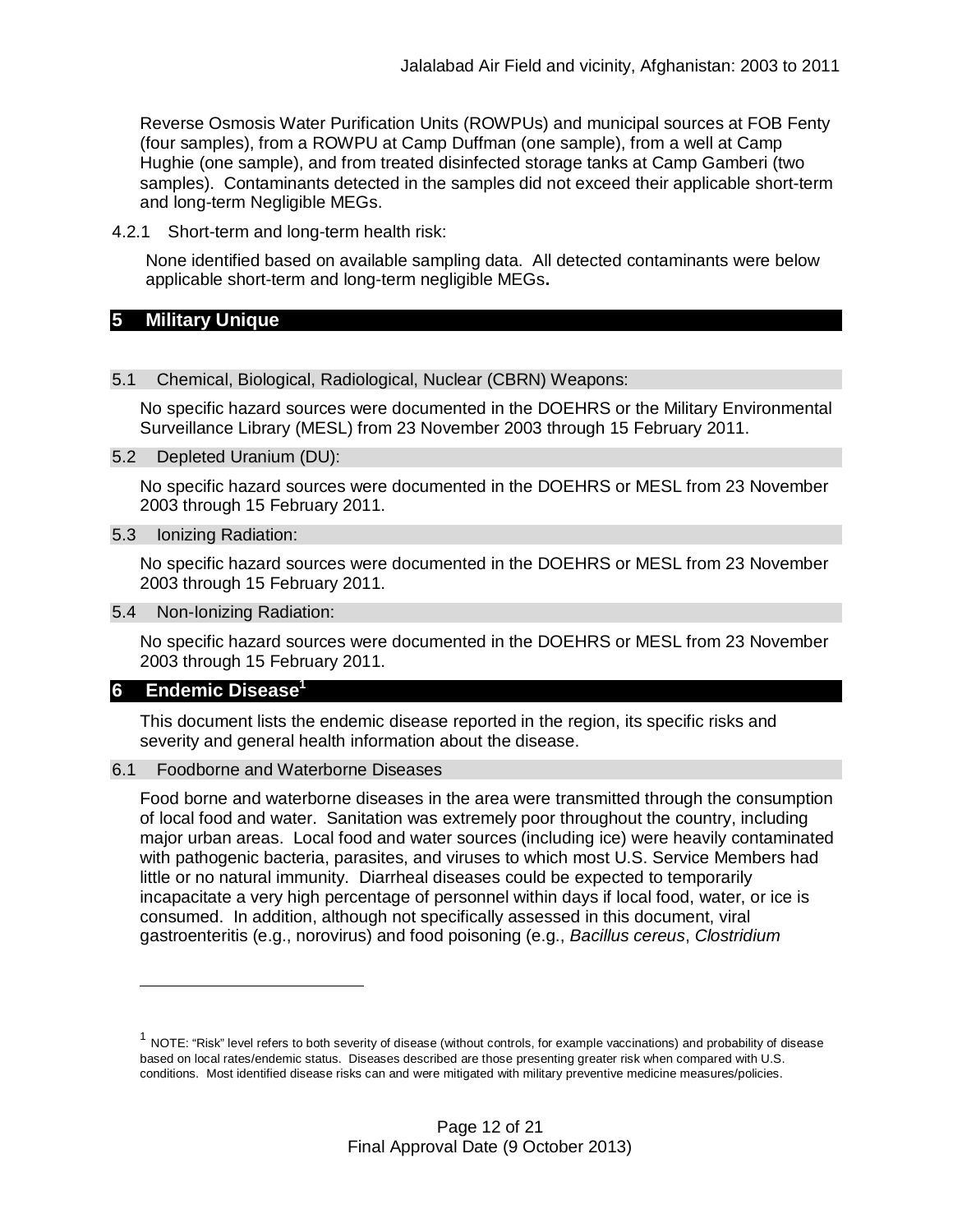*perfringens*, and *Staphylococcus*) may have caused significant outbreaks. Key disease risks are summarized below:

## *6.1.1 Diarrheal diseases (bacteriological)*

Diarrheal diseases could be expected to temporarily incapacitate a very high percentage of personnel (potentially over 50 percent per month) within days if local food, water, or ice is consumed. Field conditions (including lack of hand washing and primitive sanitation) may have facilitated person-to-person spread and epidemics. Typically these resulted in mild disease treated in outpatient setting; recovery and return to duty in less than 72 hours with appropriate therapy. A small proportion of infections may have required greater than 72 hours limited duty, or hospitalization.

# *6.1.2 Hepatitis A, typhoid fever, and diarrhea-protozoal*

Hepatitis A, typhoid fever, and diarrhea-protozoa could cause prolonged illness. Hepatitis A and typhoid fever could cause prolonged illness in a small percentage of personnel, (less than 1 percent per month) and had a high risk estimate if no preventive medicine measures were taken. However, because all deployed U.S. Forces, including civilians and contractors, were supposed to be vaccinated for Hepatitis A and Typhoid fever, no risk was identified for U.S. Forces from Hepatitis A and Typhoid fever. Diarrhea-cholera and diarrhea-protozoal had a moderate risk estimate if no preventive medicine measures were taken although cases for all are rare. Though much rarer, other potential diseases in this area with a moderate risk estimate included; Hepatitis E, diarrhea-cholera, and brucellosis.

## *6.1.3 Short-term and Long-term Health Risks:*

**Short-term health risks:** The overall unmitigated short-term risk associated with foodborne and waterborne diseases at Jalalabad (and the associated locations) was considered High (for bacterial diarrhea, hepatitis A, typhoid fever) to Moderate (for diarrhea-cholera, diarrheaprotozoal, brucellosis, hepatitis E) if local food or water was consumed. Preventive medicine measures such as vaccinations reduced the risk estimate to none (for Hepatitis A and Typhoid fever). Additionally, U.S. Forces were provided food and water from approved sources. Confidence in risk estimate was medium.

**Long-term health risks:** None identified based on available data. Confidence in risk estimate was medium.

## 6.2 Arthropod Vector-Borne Diseases

During the warmer months, the climate and ecological habitat supported populations of arthropod vectors, including mosquitoes, ticks, mites, and sandflies. Significant disease transmission was sustained countrywide, including urban areas. Malaria, the major vectorborne risk in Afghanistan, was capable of debilitating a high percentage of personnel for up to a week or more in the absence of risk mitigation measures. In addition, other vectorborne diseases were transmitted at low or unknown levels and may have constituted a significant risk.

## *6.2.1 Malaria*

Malaria incidents were often determined based on the presence of agriculture activity, including irrigation systems, which provided breeding habitats for vectors. In the Jalalabad (and the associated locations) region small number of cases (less than 1 percent per month attack rate) could have occurred among personnel exposed to mosquito bites. Malaria incidents could have caused debilitating febrile illness typically requiring 1 to 7 days of inpatient care, followed by return to duty. Severe cases may have required intensive care or

> Page 13 of 21 Final Approval Date (9 October 2013)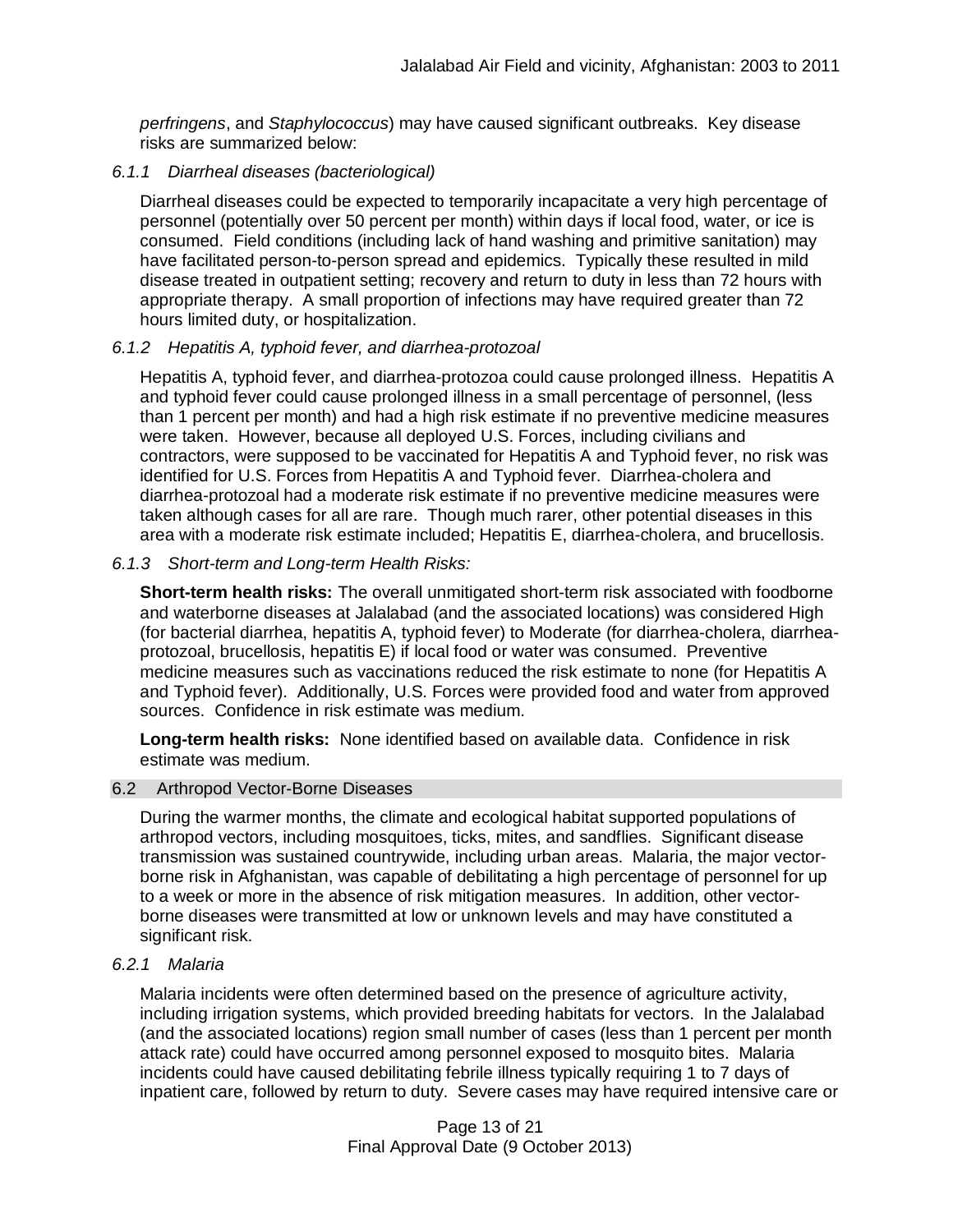prolonged convalescence, and fatalities could have occurred. For U.S. personnel, risk mitigation included proper compliance with malaria chemoprophylaxis requirements, proper wear of treated uniforms, application of repellent to exposed skin, and use of bed nets (when applicable).

# *6.2.2 Leishmaniasis*

Leishmaniasis was transmitted by sand flies. The disease risk was highest when sand flies were most prevalent in March through November. There were two forms of the disease– cutaneous (acute form) and visceral (a more latent form of the disease). The leishmaniasis parasites may have survived for years in infected individuals and this infection may have gone unrecognized by physicians in the U.S. when infections became symptomatic years later. However, in the Jalalabad (and the associated locations) region there were only a small number of cases (less than 1 percent per month attack rate). Cutaneous infection was unlikely to be debilitating, though lesions could be disfiguring. Visceral leishmaniasis caused a severe febrile illness which typically required hospitalization with convalescence over 7 days. For U.S. personnel, risk mitigation included proper wear of treated uniforms, application of repellent to exposed skin, and minimizing outdoor activities (when possible) between dusk and dawn.

# *6.2.3 Crimean-Congo hemorrhagic fever*

Crimean-Congo hemorrhagic fever most commonly occurred in rare cases (less than 0.1 percent per month attack rate) and was transmitted by tick bites or occupational contact with blood or secretions from infected animals. It was a very severe illness typically requiring intensive care with fatality rates from five to fifty percent. The risk was moderate but cases were rare. For U.S. personnel, risk mitigation included proper wear of treated uniforms and application of repellent to exposed skin.

# *6.2.4 Sandfly fever*

Sandfly fever had a moderate risk although it was estimated that potential disease rates were from 1 percent to 10 percent of personnel could be affected per month under worst case conditions. It was transmitted by sandflies and occurred more commonly in children though adults were still at risk. Incidents could result in debilitating febrile illness typically requiring 1-7 days of supportive care followed by return to duty.

# *6.2.5 Plague*

Plague was present in rare cases and typically occurred in more urban areas. It was reservoired by rats and transmitted by their flea populations; this disease was associated with a low risk estimate. Incidents could result in potentially severe illness which may have required more than 7 days of hospitalization and convalescence.

# *6.2.6 Typhus-miteborne*

Typhus-miteborne had a moderate risk estimate although it was estimated that potential disease rates were from 1 percent to 10 percent of personnel could be affected per month under worst case conditions. The disease was transmitted by the larval stage of trombiculid mites (chiggers), which were typically found in areas of grassy or scrubby vegetation. Debilitating febrile illness typically required 1 to 7 days of inpatient care, followed by return to duty.

# *6.2.7 West Nile fever*

West Nile fever was present and was maintained by the bird population and mosquitoes that help to transfer the diseases from birds to humans. The majority of infections in young,

> Page 14 of 21 Final Approval Date (9 October 2013)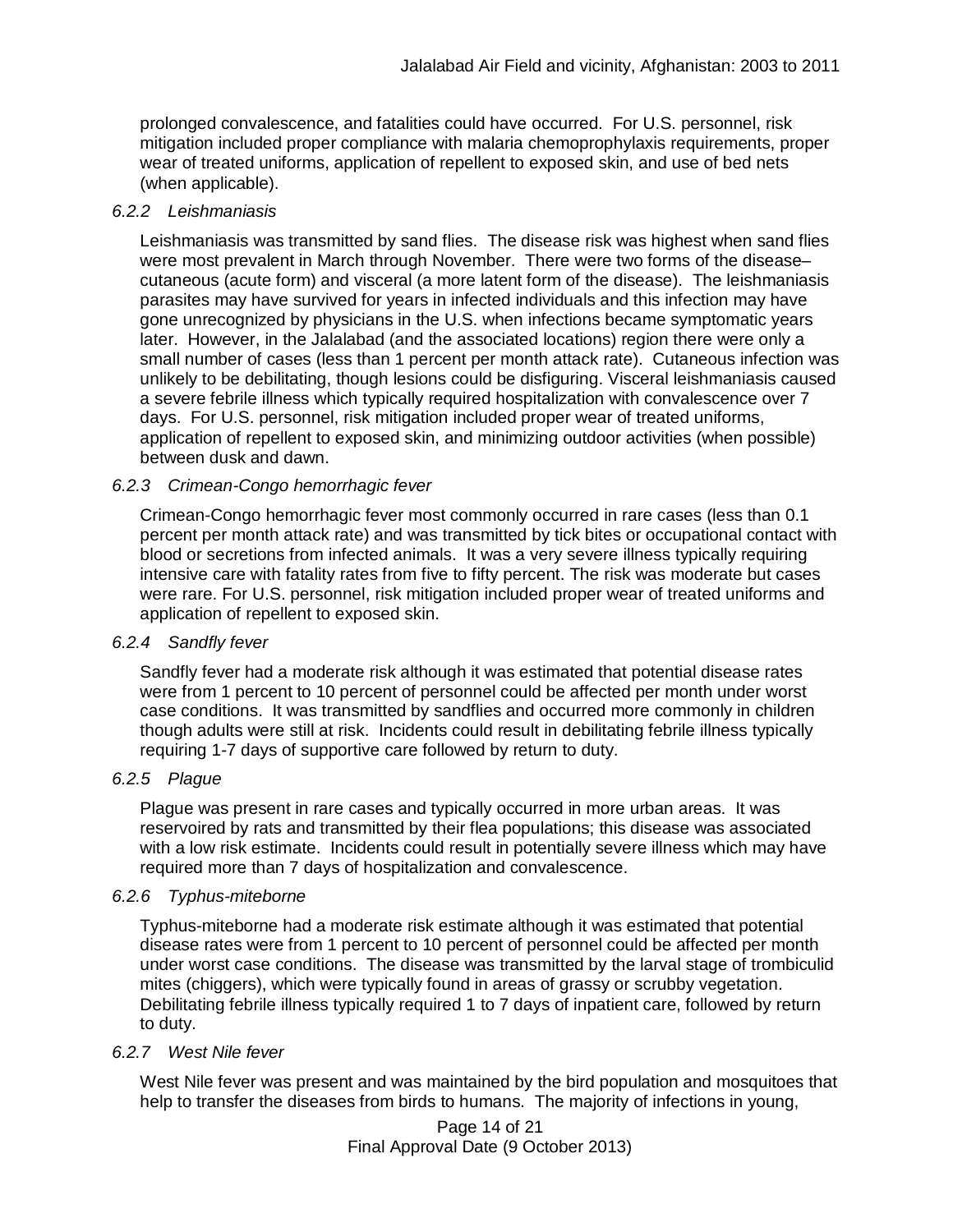healthy adults were asymptomatic although it could result in fever, headache, tiredness, and body aches, occasionally with a skin rash (on the trunk of the body) and swollen lymph glands. This disease was associated with a low risk estimate.

## *6.2.8 Overall Risk Levels*

**Unmitigated Short-term health risks:** High (for Malaria), Moderate (for leishmaniasiscutaneous (acute), Crimean-Congo hemorrhagic fever, Sandfly fever, typhus-miteborne); and Low (for the Plague and West Nile fever). Confidence in risk estimate was medium.

**Long-term health risks:** Moderate (for leishmaniasis-visceral [chronic]). Confidence in risk estimate was medium.

#### 6.3 Water Contact Diseases

Areas along rivers and lakes were the primary risk areas for water contact diseases and the risk period was seasonal, typically April through November. Any tactical operations or recreational activities that involved extensive contact with surface water (lakes, streams, rivers, or flooded fields) may have caused significant exposure to leptospirosis.

#### *6.3.1 Leptospirosis*

Leptospirosis was present in Afghanistan but at unknown levels. Human infection occurs through exposure to water or soil contaminated by infected animals and is associated with wading, and swimming in contaminated, untreated open water. The occurrence of flooding after heavy rainfall facilitated the spread of the organism because as water saturated the environment, leptospirosis present in the soil passed directly into surface waters. Leptospirosis could have entered the body through cut or abraded skin, mucous membranes, and conjunctivae. Ingestion of contaminated water could also lead to infection. The acute generalized illness associated with infection could mimic other tropical diseases (for example, dengue fever, malaria, and typhus), and common symptoms included fever, chills, myalgia, nausea, diarrhea, cough, and conjunctival suffusion. Manifestations of severe disease could have included jaundice, renal failure, hemorrhage, pneumonitis, and hemodynamic collapse. Recreational activities involving extensive water contact may have resulted in personnel being temporarily debilitated with leptospirosis.

## *6.3.2 Overall Risk Levels*

**Short-term health risks:** Medium for leptospirosis because Jalalabad (and the associated locations) was located at the junction of the Kabul and Kunar rivers, which were potential sources of leptospirosis). Confidence in risk estimate was medium.

**Long-term health risks:** None identified based on available data. Confidence in risk estimate was medium.

## 6.4 Respiratory Diseases

## *6.4.1 Tuberculosis (TB)*

Tuberculosis (TB) posed a moderate year round risk to U.S. personnel in Afghanistan. Tuberculosis was usually transmitted through close and prolonged exposure to an active case of pulmonary or laryngeal tuberculosis, but could have also occurred with incidental contact. The Army Surgeon General had defined increased risk in deployed Soldiers as indoor exposure to locals or third country nationals of greater than one hour per week in a highly-endemic active TB region.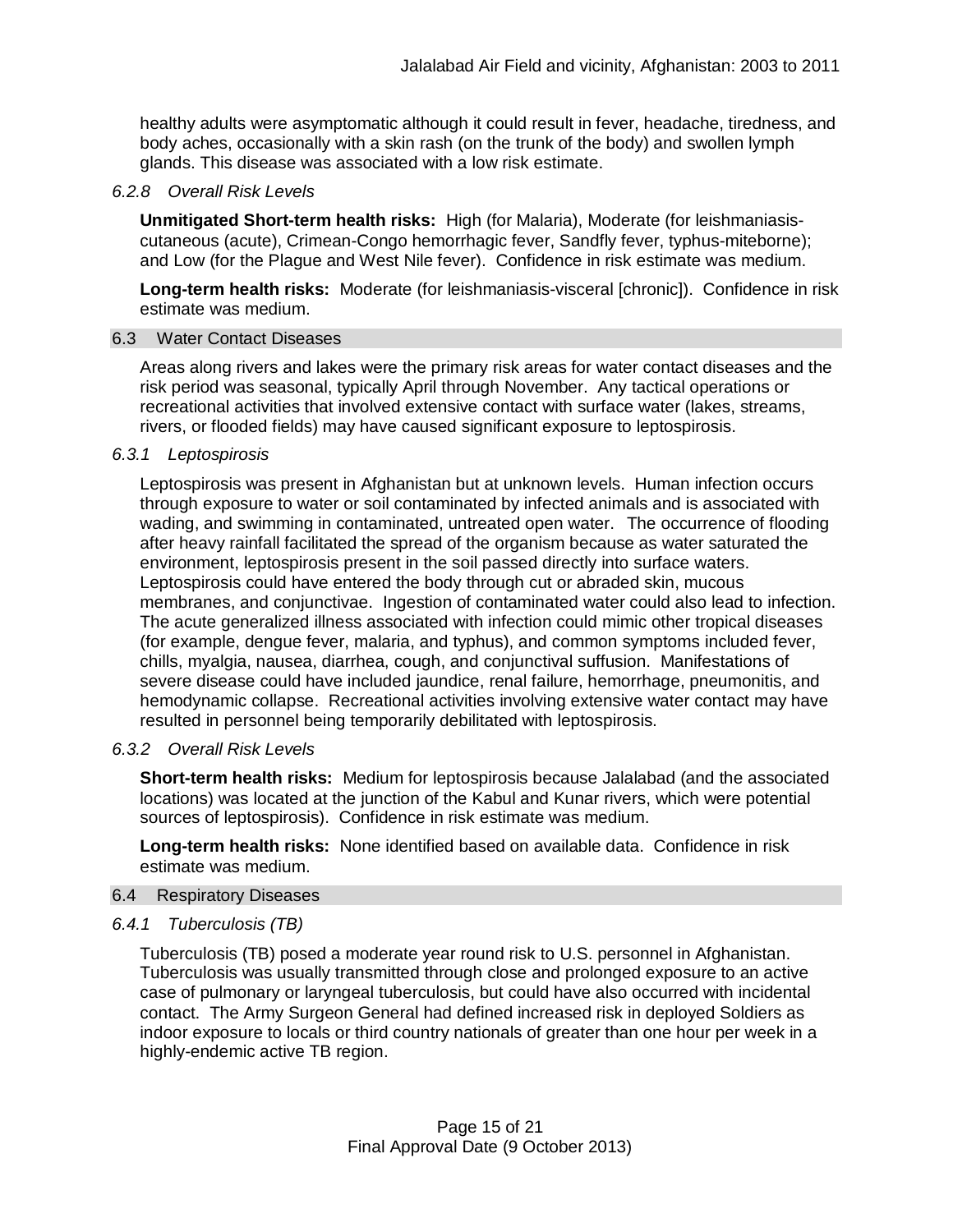## *6.4.2 Meningococcal meningitis*

Meningococcal meningitis posed a low risk and was transmitted from person to person through droplets of respiratory or throat secretions. Close and prolonged contact facilitated the spread of this disease.

## *6.4.3 Short-term and Long-term health risks:*

**Short-term health risks:** Moderate (for tuberculosis) to Low (for meningococcal meningitis). Confidence in risk estimate was medium.

**Long-term health risks:** None identified. TB was evaluated as part of the Post Deployment Health Assessment (PDHA). A TB skin test was required post-deployment if potentially exposed, where it was treated.

## 6.5 Animal-Contact Diseases

## *6.5.1 Rabies*

Rabies posed a year-round moderate risk. Occurrence was well above U.S. levels due to the lack of organized control programs. Dogs were the primary sources of human exposure to rabies in Afghanistan, and canine rabies was the most common rabies strain. Rabies was transmitted by exposure to the virus-laden saliva of an infected animal, typically through bites, but could have occurred from scratches contaminated with the saliva. The time between exposure and the onset of symptoms—the incubation period—varied but averages two to twelve weeks in humans. In rare cases, symptoms may not have appeared for over one year.

# *6.5.2 Anthrax*

Anthrax posed a year-round moderate risk, but cases were rare. Anthrax was a naturally occurring infection; cutaneous anthrax was transmitted by direct contact with infected animals or carcasses, including hides. Eating undercooked infected meat could have resulted in contracting Gastrointestinal Anthrax. Pulmonary Anthrax was contracted through inhalation of spores and was extremely rare.

# *6.5.3 Q-Fever*

Q-Fever posed a year-round moderate risk. Rare cases were possible among personnel exposed to direct contact with infected livestock and domesticated animals or contaminated manure straw or dust in areas where herd animals were sheltered and grazed. Significant outbreaks (affecting 1-50 percent) could have occurred in personnel with heavy exposure to barnyards or other areas where animals were kept. Unpasteurized milk may have also transmitted infection. The primary route of exposure was respiratory, with an infectious dose as low as a single organism.

## *6.5.4 H5N1 avian influenza*

H5N1 avian influenza posed a year-round negligible risk. No illnesses were reported in U.S. personnel, however those who had close contact with birds or poultry had an increased risk of H5N1 infection.

## *6.5.5 Overall Risk Levels*

**Short-term health risks:** Moderate (for rabies, anthrax, Q-fever) to Low (for H5N1 avian influenza) short-term risk due to rare occurrence. Confidence in risk estimate was medium.

**Long-term health risks:** None identified based on available data. Confidence in risk estimate was medium.

> Page 16 of 21 Final Approval Date (9 October 2013)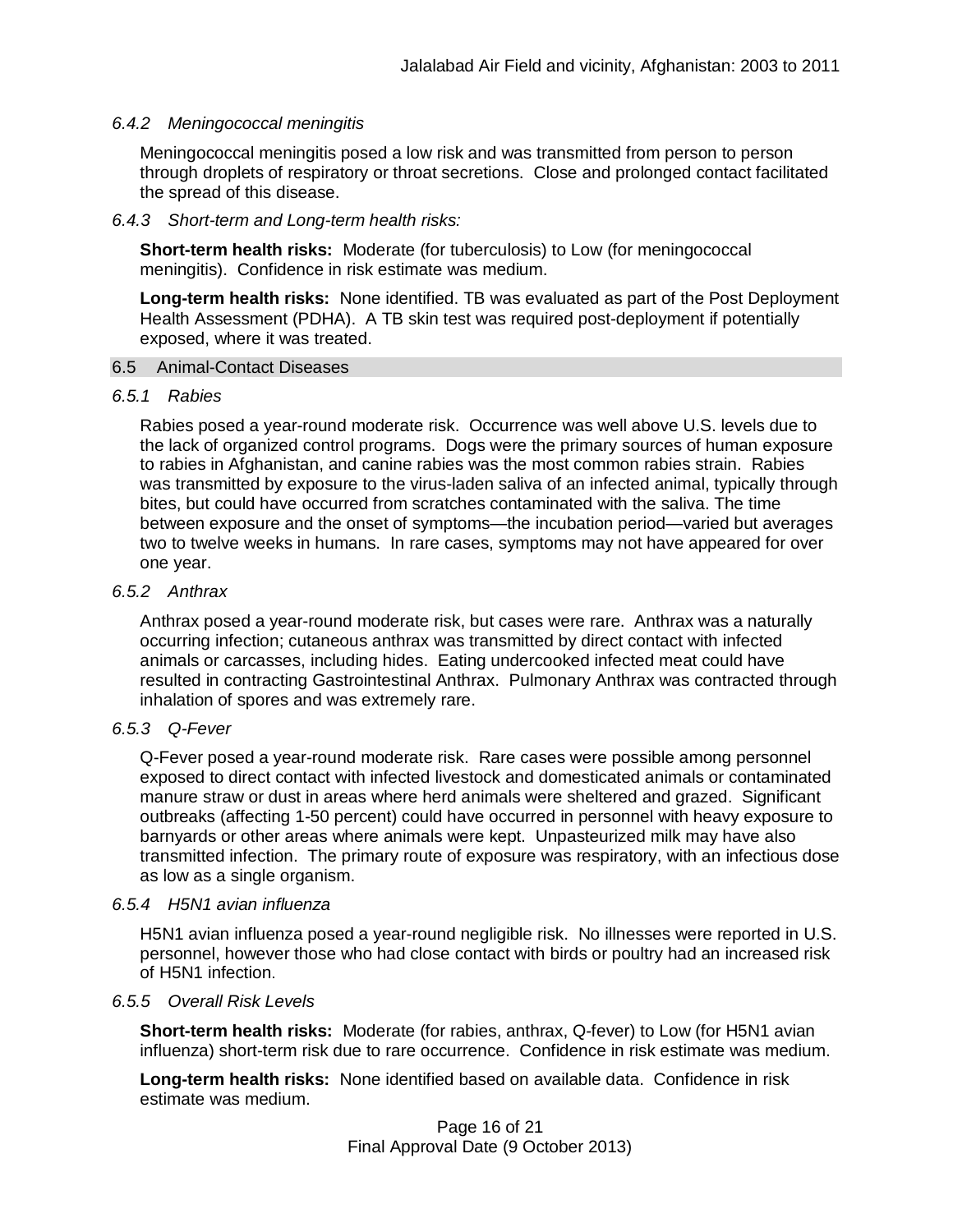## **7 Venomous Animal/Insect**

No specific hazard sources for Jalalabad (and the associated locations) were documented in the DOEHRS or MESL. A number of medically relevant venomous species had home ranges that overlapped the location of Jalalabad (and the associated locations) and may have presented a health risk when encountered by personnel.

#### 7.1 Scorpions

*Androctonus amoreuxi*: Severe envenoming possible, potentially lethal. Severe envenoming may have produced direct or indirect cardio toxicity, with cardiac arrhythmias, cardiac failure. Hypovolaemic hypotension was possible in severe cases due to fluid loss through vomiting and sweating.

*Compsobuthus tofti, Orthochirus afghanus, Orthochirus jalalabadensis, Orthochirus samrchelsis*: Unknown; there were a number of dangerous Buthid scorpions, but also others known to cause minimal effects only. Without clinical data it was unclear where this species fitted within that spectrum.

*Scorpiops lindbergi*: Mild envenoming only, not likely to prove lethal. Stings by these scorpions were likely to cause only short lived local effects, such as pain, without systemic effects.

#### 7.2 Snakes

*Gloydius halys*: Severe envenoming possible, potentially lethal. Bites may have caused moderate to severe coagulopathy.

*Naja oxiana*: Severe envenoming possible, potentially lethal. Bites may have caused systemic effects, principally flaccid paralysis.

*Macrovipera lebetina* (subspecies**:** *obtuse* and *turanica*): Severe envenoming possible, potentially lethal. Bites may have caused mild to severe local effects, shock & coagulopathy.

*Platyceps rhodorachis*: Mild envenoming only, not likely to prove lethal. Required symptomatic treatment only.

*Hemorrhois ravergieri, Psammophis leithii,* and *Psammophis lineolatus*: Unlikely to cause significant envenoming. Bites required symptomatic treatment only.

*Boiga trigonata* and *Telescopus rhinoporna:* Unlikely to cause significant envenoming. Likely to cause minimal to moderate local effects and no systemic effects.

## 7.3 Overall Risk Levels

**Short-term health risks**: Variable (Low to High): If encountered, effects of venom varied with species from mild localized effects (e.g. *Platyceps rhodorachis*) to potentially lethal effects (e.g. *Echis multisquamatus*). See effects of venom above. Risk could have been reduced with proper and timely treatment. Confidence in risk estimate was medium.

**Long-term health risk**: None identified. Confidence in risk estimate was medium.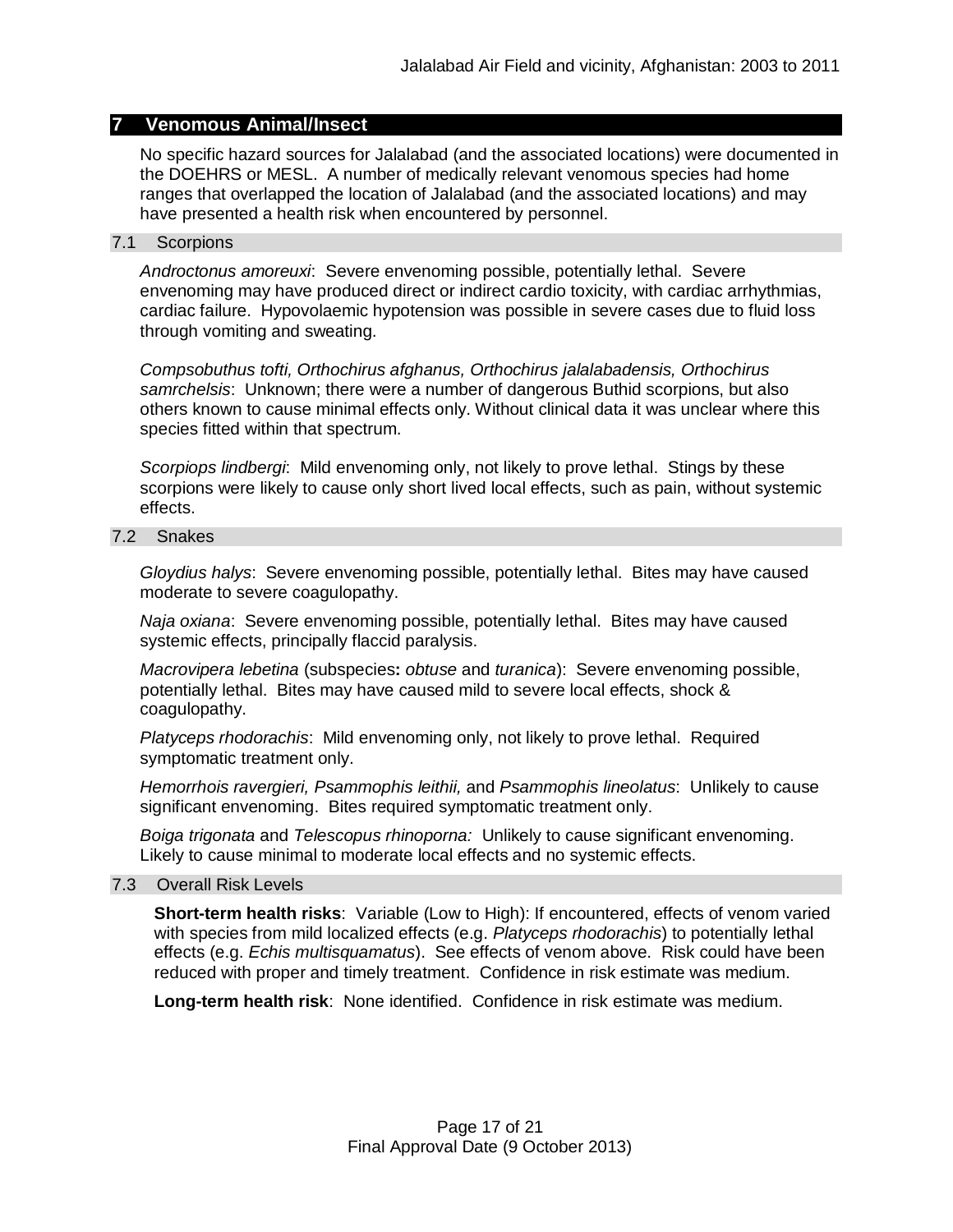# **8 Heat/Cold Stress**

Jalalabad (and the associated locations) is located 1,814 feet above sea level in the province of Nangarhar. Temperatures in Nangarhar Province ranged from 37.2 degrees Fahrenheit to 102.7 degrees Fahrenheit.

#### 8.1 Heat

Normal daily high temperatures in Nangarhar Province where Jalalabad (and the associated locations) is located were 102.7 degrees Fahrenheit.

**Short-term health risks:** The short-term risk of heat injury was Low in unacclimated personnel. However, the risk may have been greater to certain susceptible persons–those older (i.e., greater than 45 years), in lesser physical shape, or with underlying medical/health conditions. Long-term health implications from heat injuries were rare but could have occurred, especially from more serious injuries such as heat stroke. Risk was reduced further through preventive measures such as work-rest cycles, appropriate hydration, heat stress signs/symptoms education, uniform modification, application of sunscreen protection, and minimizing of heavy work during peak temperature hours, when appropriate. It was possible that high heat in conjunction with various chemical exposures could have increased long-term health risks, though specific scientific evidence was not conclusive.

**Long-term health risks:** The long-term risk was Low. Long-term health implications from heat injuries were rare but could have occurred–especially from more serious heat injuries such as heat stroke. However, the risk may have been greater to certain susceptible persons–those older (i.e., greater than 45 years), in lesser physical shape, or with underlying medical/health conditions. Confidence in these risk estimates was medium.

#### 8.2 Cold

Normal daily low temperatures in Nangarhar province where Jalalabad (and the associated locations) is located were 37.2 degrees Fahrenheit.

**Short-term and Long-term risks:** The risk of cold injury was low. Confidence in this risk estimate was medium.

## **9 Noise**

#### 9.1 Continuous:

No continuous noise evaluations were conducted so continuous noise was not evaluated for this POEMS.

**Short-term and Long-term risks:** Not Evaluated-no available continuous noise evaluation. No identified health risks.

#### 9.2 Impulse:

No impulse noise evaluations were conducted so impulse noise was not evaluated for this POEMS.

**Short-term and Long-term risks:** Not Evaluated-no available impulse noise evaluation. No identified health risks.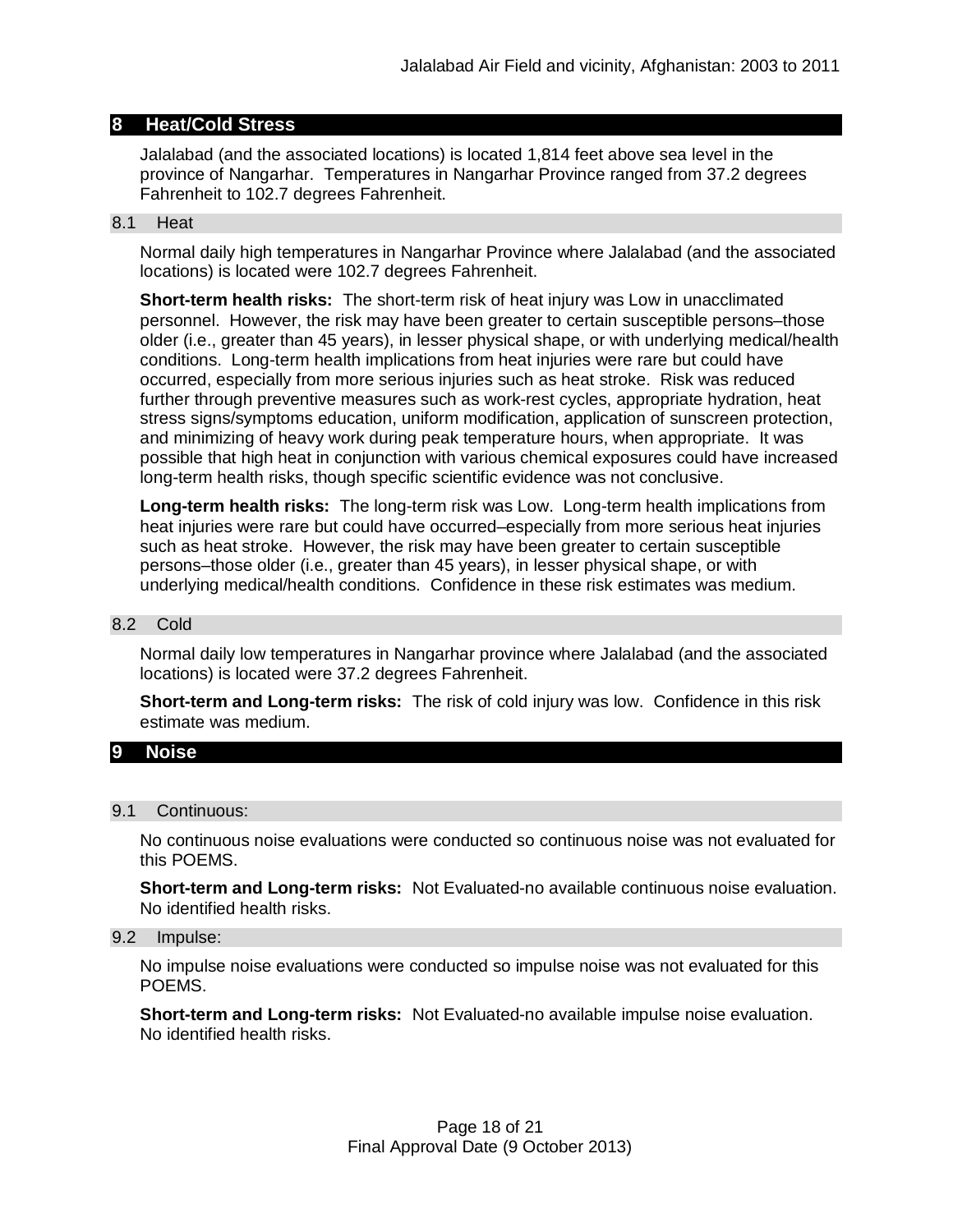# **10 Unique Incidents/Concerns**

#### 10.1 Fuel/petroleum products/industrial chemical spills

No specific information was available to assess this hazard.

**Short-term and Long-term risks:** Unknown.

#### 10.2 Waste Sites/Waste Disposal:

Garbage collected throughout JAF was disposed of in a burn pit and the burn pit was able to handle the amount of garbage produced by the airfield. The burn pit at JAF was located within 100 meters of troop housing area at JAF. Garbage collected at FOB Finley-Shields was disposed of in a burn pit, which was located 500 meters away from troop housing. The burn pit located on FOB Fenty was in use until 2011. By 2011 the burn pit at FOB Fenty was inactivated and the medical and solid waste incinerators were operational. In 2009 no burn pits were in use at Camp Dwyer and FOB Hughie but the sites did have burn barrels for the burning of sensitive documents. In 2011 it was reported that Camp Gambieri had no burn pits and had two solid waste incinerators and a medical waste incinerator that were not operational. In 2011, contracted local nationals took solid waste generated at Camp Gambieri off-site for disposal.

**Short-term and Long-term risks:** Unknown. Only sparse qualitative data on waste sites and waste disposal were available. Therefore, there were insufficient data with which to assess risk levels.

#### 10.3 Asbestos:

No specific information was available to assess this hazard.

**Short-term and Long-term risks:** Unknown.

10.4 Lead Based Paint:

No specific information was available to assess this hazard.

**Short-term and Long-term risks:** Unknown.

## 10.5 Pesticides/Pest Control:

No specific information was available to assess this hazard.

#### **Short-term and Long-term risks:** Unknown.

10.6 Burn Pits:

As described in section 10.2, open burning operations were conducted at the named basecamps. The open burning operations ceased in accordance with DoD and USCENTCOM guidance.

#### **Short-term and Long-term risks:** Low.

While not specific to Jalalabad (and the associated locations), the consolidated epidemiological and environmental sampling studies on burn pits that have been conducted to date to address health risk generally showed little or no health impact at the population level, several years post-deployment on the long-term health of personnel assigned to a burn pit location. The DoD recognized that acute symptoms due to smoke exposure may have occurred, including reddened eyes, irritated respiratory passages, and cough that may

> Page 19 of 21 Final Approval Date (9 October 2013)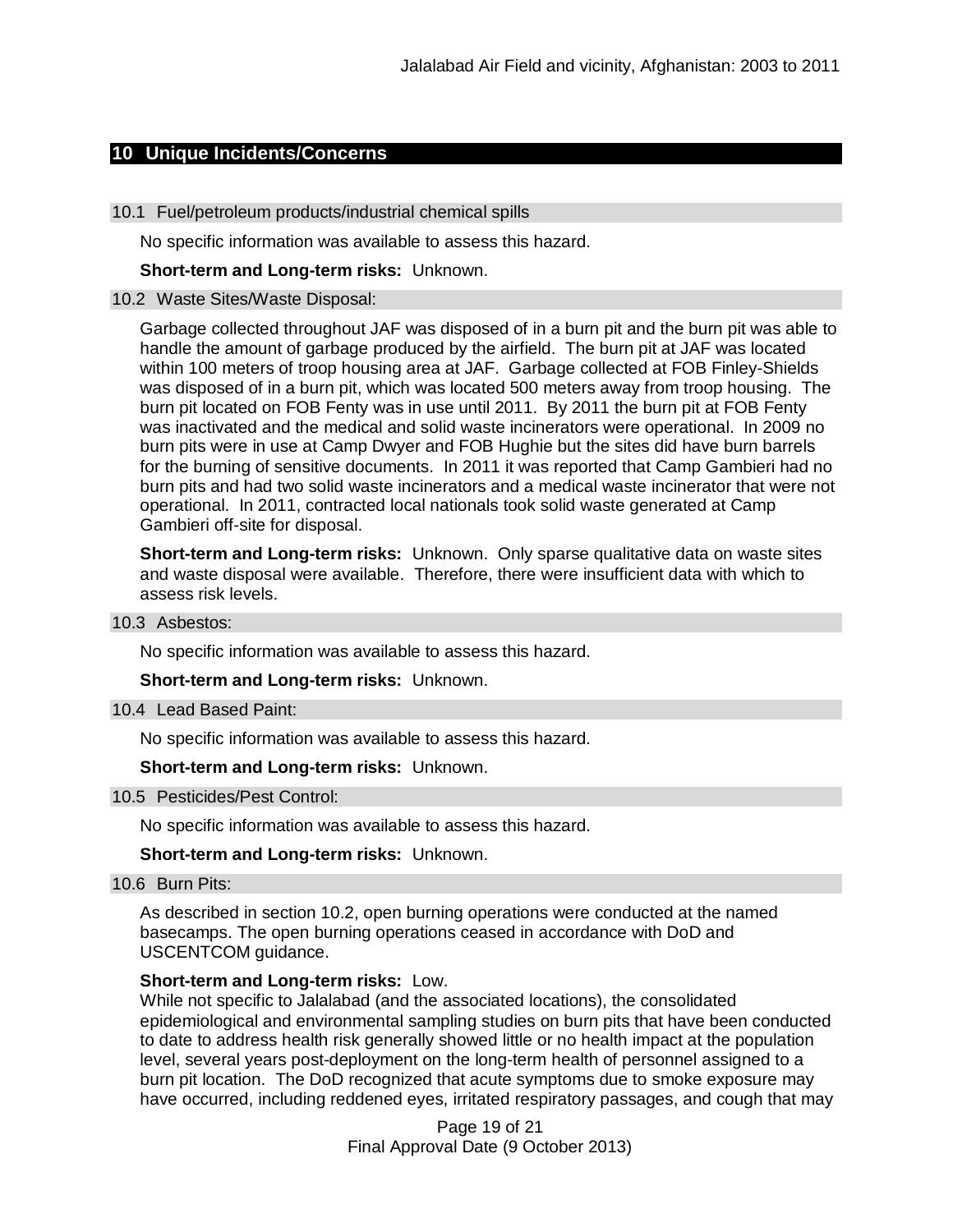have persisted for some time. While no long-term health risks were yet identified at a population-level, it was plausible that a smaller number of Service Members may have been affected by longer-term health effects, possibly due to combined exposures (such as sand/dust, industrial pollutants, tobacco, smoke and other agents) and individual susceptibilities such as preexisting health conditions or genetic factors.

# **11 References<sup>2</sup>**

- 1. Casarett and Doull's Toxicology: the Basic Science of Poisons, Chapter 2- Principles of Toxicology; Fifth Edition, McGraw Hill, New York.
- 2. Defense Occupational and Environmental Health Readiness System (referred to as the DOEHRS-EH database) at https://doehrs-ih.csd.disa.mil/Doehrs/. Department of Defense (DoD) Instruction 6490.03, *Deployment Health*, 2006.
- 3. DoDI 6055.05, Occupational and Environmental Health, 2008.
- 4. DoD MESL Data Portal: https://mesl.apgea.army.mil/mesl/.Some of the data and reports used may be classified or otherwise have some restricted distribution.
- 5. JCSM (MCM) 0028-07, Procedures for Deployment Health Surveillance, 2007.
- 6. USA PHC TG230, June 2010 Revision.
- 7. USACHPPM 2008 Particulate Matter Factsheet; 64-009-0708, 2008.

# **12 Where Do I Get More Information?**

If a provider feels that the Service member's or Veteran's current medical condition may be attributed to specific OEH exposures at this deployment location, he/she can contact the Service-specific organization below. Organizations external to DoD should contact DoD Force Health Protection and Readiness (FHP & R).

**U.S. Army Public Health Command** (USAPHC) Phone: (800) 222-9698. http://phc.amedd.army.mil/Pages/default.aspx

 $^2$  NOTE. The DOEHRS database was queried to obtain the available sample data for air, soil, and drinking and nondrinking water sources at Jalalabad (and the associated locations). The data were currently assessed using the June 2010 Revision of TG230 described above. The general method involved an initial review of the data which eliminated all chemical substances not detected above 1-yr negligible MEG. Those substances screened out were not considered acute or chronic health hazards so were not assessed further. For remaining substances, acute and chronic health effects were evaluated separately for air and water (soil was only evaluated for long term risk). This was performed by deriving separate short-term and long-term population exposure level estimates (referred to as population exposure point concentrations (PEPC) that were compared to MEGs derived for similar exposure durations. If less than or equal to negligible MEG the risk was Low. If levels were higher than negligible then there was a chemical-specific toxicity and exposure evaluation by appropriate SMEs, which included comparison to any available marginal, critical or catastrophic MEGs. For drinking water 15 L/day MEGs were used for the screening while site specific 5-15 L/day were used for more detailed assessment. For non-drinking water (such as that used for personal hygiene or cooking) the 'consumption rate' was limited to 2 L/day (similar to the EPA) which was derived by multiplying the 5 L/day MEG by a factor of 2.5. This value was used to conservatively assess non-drinking uses of water.